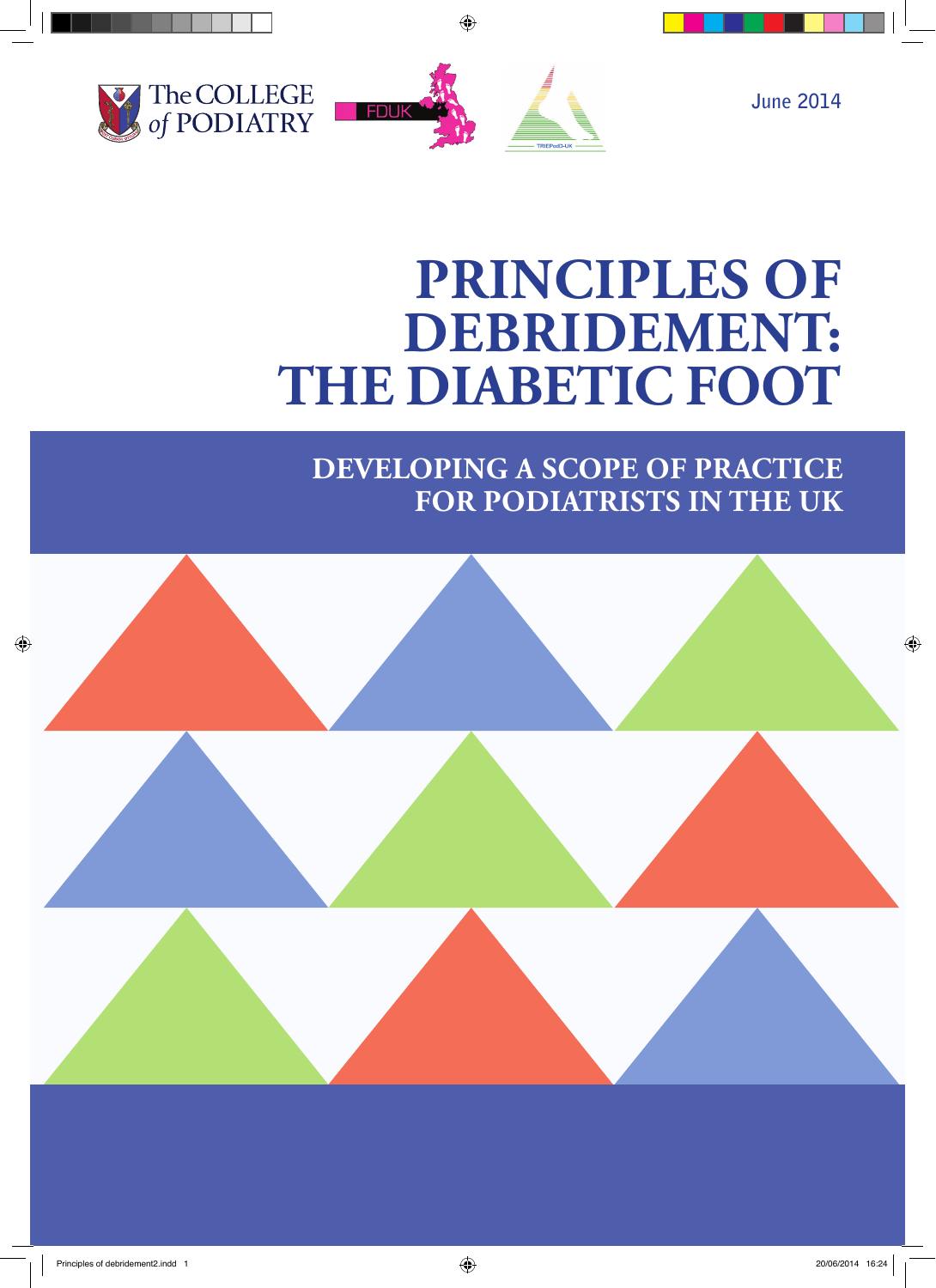The following companies provided unrestricted educational grants to support the publication and distribution of this document:

Activa Healthcare BioMonde

The Principles of Debridement: The Diabetic Foot. Developing a Scope of Practice for Podiatrists in the UK © SB Communications Group, 2014

Published by: SB Communications Group A division of Schofield Healthcare Media Enterprise House 1-2 Hatfields London SE1 9PG, UK Web: www.diabetes.onthenet.com

Produced by: Foot in Diabetes UK (FDUK)

On behalf of: College of Podiatry 1 Fellmonger's Path Tower Bridge Road London SE1 3LY, UK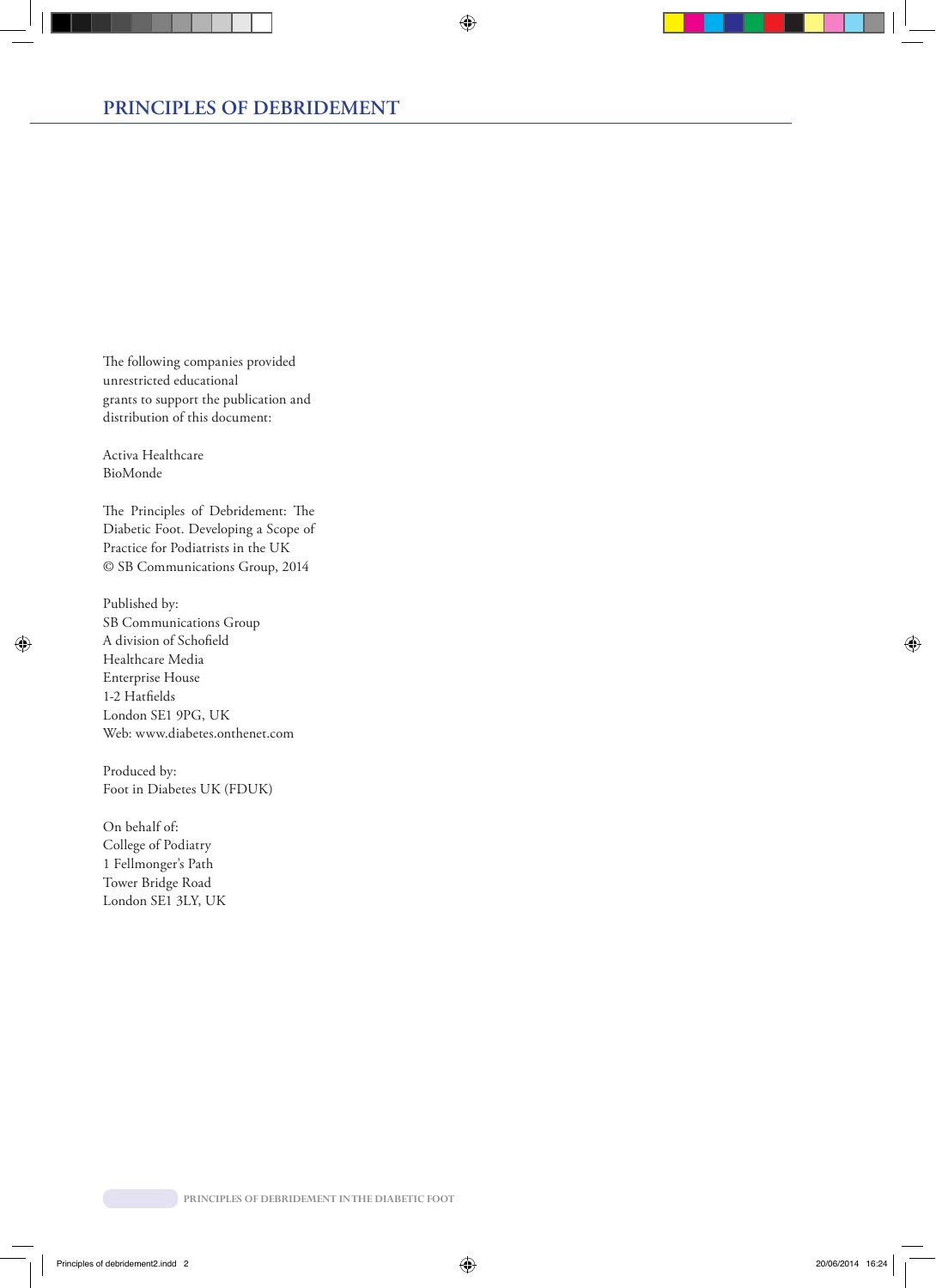Specialists are specialists who assess, diagnose and treat disorders, diseases and deformities affecting the feet and lower limb.<br>Specialist areas in podiatry relate mainly to long-term conditions including diabetes, perip Specialist areas in podiatry relate mainly to long-term conditions including diabetes, peripheral arterial disease (PAD) and treatments, including debridement, pharmacology and therapies in conjunction with footwear advice and the provision of orthoses, where appropriate, are used by podiatry services in the NHS and in private practice to manage foot conditions.

The debridement of hyperkeratosis — including corn and callus — and wounds on the lower limb is a core skill of the graduate podiatrist that develops over time. Post-qualification, all podiatrists must be registered with the Health and Care Professions Council (HCPC) to deliver podiatric care.

The Society of Chiropodists and Podiatrists provides comprehensive professional indemnity insurance to members working within its scope of practice. The requirement for this guideline is acknowledgment that podiatry practice has developed considerably and, complex wound management, including debridement, has become an extended scope of practice. The podiatry profession recognises the following clinical areas are most likely to require advanced debridement skills as a key component for the delivery of holistic foot care:

- The specialist management of diabetic foot wounds (including neuropathic, ischaemic, neuroischaemic and post-surgical ulcers)
- Foot ulceration in rheumatologic and connective tissue foot disorders.

Recent guidance from the North West Clinical Effectiveness Group For Rheumatology (2014) has reviewed debridement as applied to the specific areas of rheumatological conditions. Within diabetic foot management, debridement is a key tenet in both prevention and management of ulceration. However, the professional body does not have access to a similar guideline for debridement in the diabetic foot, which is the rationale for this document.

This document has been written and developed by Foot in Diabetes UK (FDUK), which acts as the lead Special Interest and Advisory Group on diabetes for the Society of Chiropodists and Podiatrists and associated committees within the College of Podiatry and, more specifically, the Directorate of Podiatric Medicine.

The guideline sets out to review what podiatrists can do to operate within relevant legal and regulatory frameworks, and how to practise safely and effectively to meet accepted standards of podiatric practice. It provides a framework outlining the competencies and skills for debridement in the lower limb, as well as other anatomical areas, to provide guidance for all podiatrists to practice with confidence. This framework will facilitate benchmarking of existing skill sets, and guidance for the professional development of podiatrists who are keen to become specialists and clinical leaders within diabetic foot care. Many of the competencies are transferable, and the framework can be adapted and used by healthcare professionals involved in other areas of wound care. This can be used in conjunction with the TRIEPodD-UK competency framework (2012), which provides direction to the skills required in diabetic foot management with a suite of dimensions, including clinical, research and leadership components.

Foot in Diabetes UK (FDUK) on behalf of the College of Podiatry



#### **FDUK expert working group**

Paul Chadwick – Consultant Podiatrist, Salford; Chair, FDUK Joanne McCardle – Clinical Research Podiatrist, Edinburgh; Vice Chair, FDUK Jill Cundell – Lecturer/Practitioner in Podiatry, University of Ulster, Belfast Health and Social Care Trust, Northern Ireland; Northern Ireland Representative, FDUK Mike Townson – Society of Chiropodists and Podiatrists, Council Member; Past Dean, Faculty Management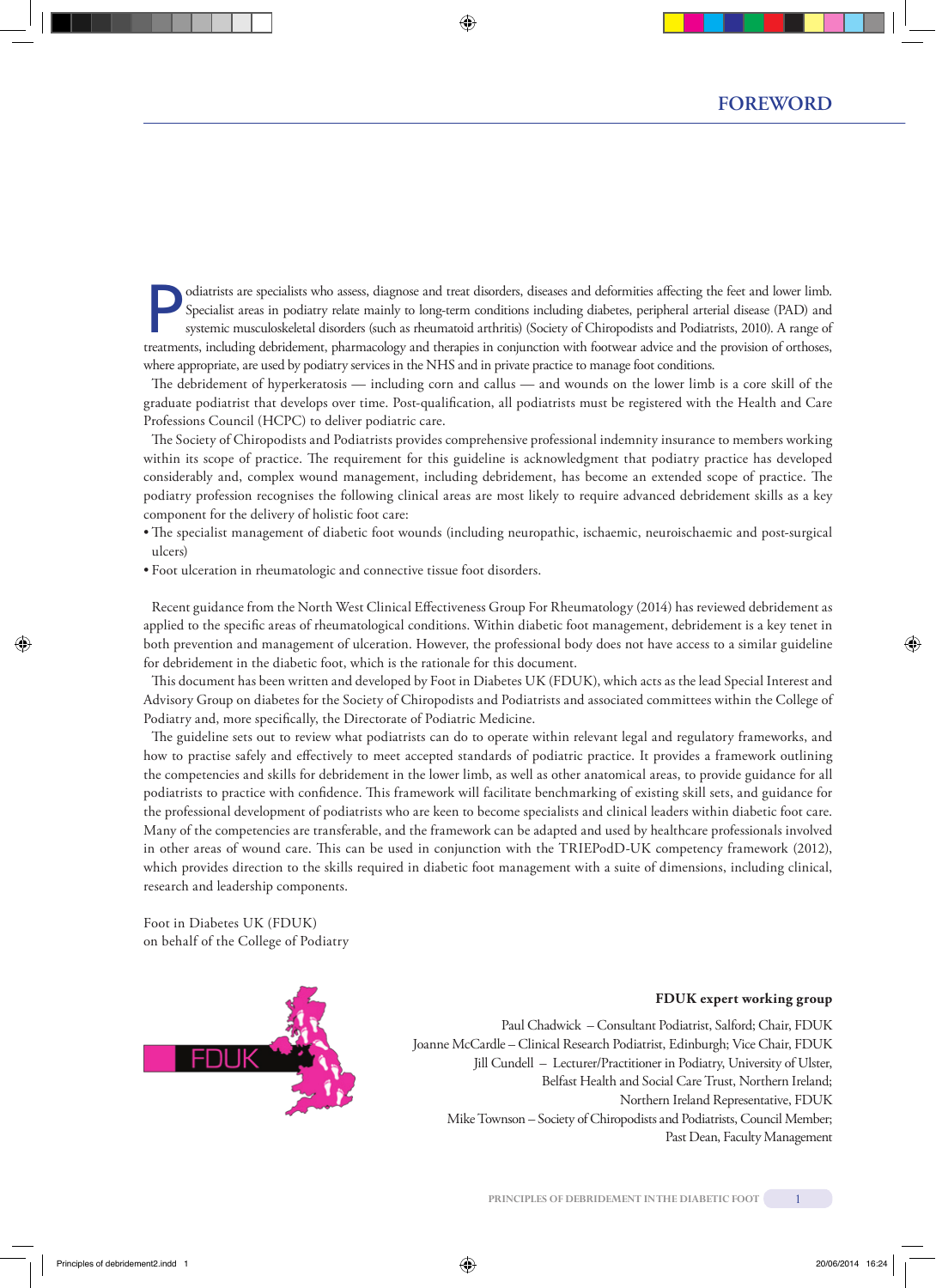### **Welcome from 'Chair of Foot in Diabetes UK' and the 'Dean of Podiatric Medicine' in the College of Podiatry**

*The Principles of Debridement: The Diabetic Foot. Developing a Scope of Practice for Podiatrists in the UK* was developed in response to the need, identified within the podiatry profession, to clarify what the recognised standards of debridement are in this specialist area of practice. This document covers the whole spectrum of skills required — from basic debridement through to advanced practice levels. In the current climate, podiatrists are recognised leaders of clinical care in this group of patients and our scope of practice has evolved over the years. Therefore, it is essential that we safeguard existing and future clinicians, while providing guidance and structure to benchmark debridement practice.

We believe that this document provides a clear model that can also help future podiatrists be appropriately skilled to manage the patients within their care. This document has gone through a rigorous and multi-professional review from both the College of Podiatry and FDUK committee members. We are certain that it is applicable to all podiatrists currently working in the UK and that you will find this document transferable to your own clinical practice.

We, the Chair and Dean would like this opportunity to thank the 'expert working group', Joanne McCardle, Mike Townson and Jill Cundell for their hard work in developing the document and the committee members who also provided their expertise in the consultation period. It is now over to you, the clinicians, to bring this document to life and you can be assured that your clinical care embraces the recognised and specialised scope of podiatry practice.

Paul Chadwick — Chair, Foot in Diabetes UK (FDUK) Matthew Fitzpatrick — Dean, Directorate of Podiatric Medicine and General Practice, The College of Podiatry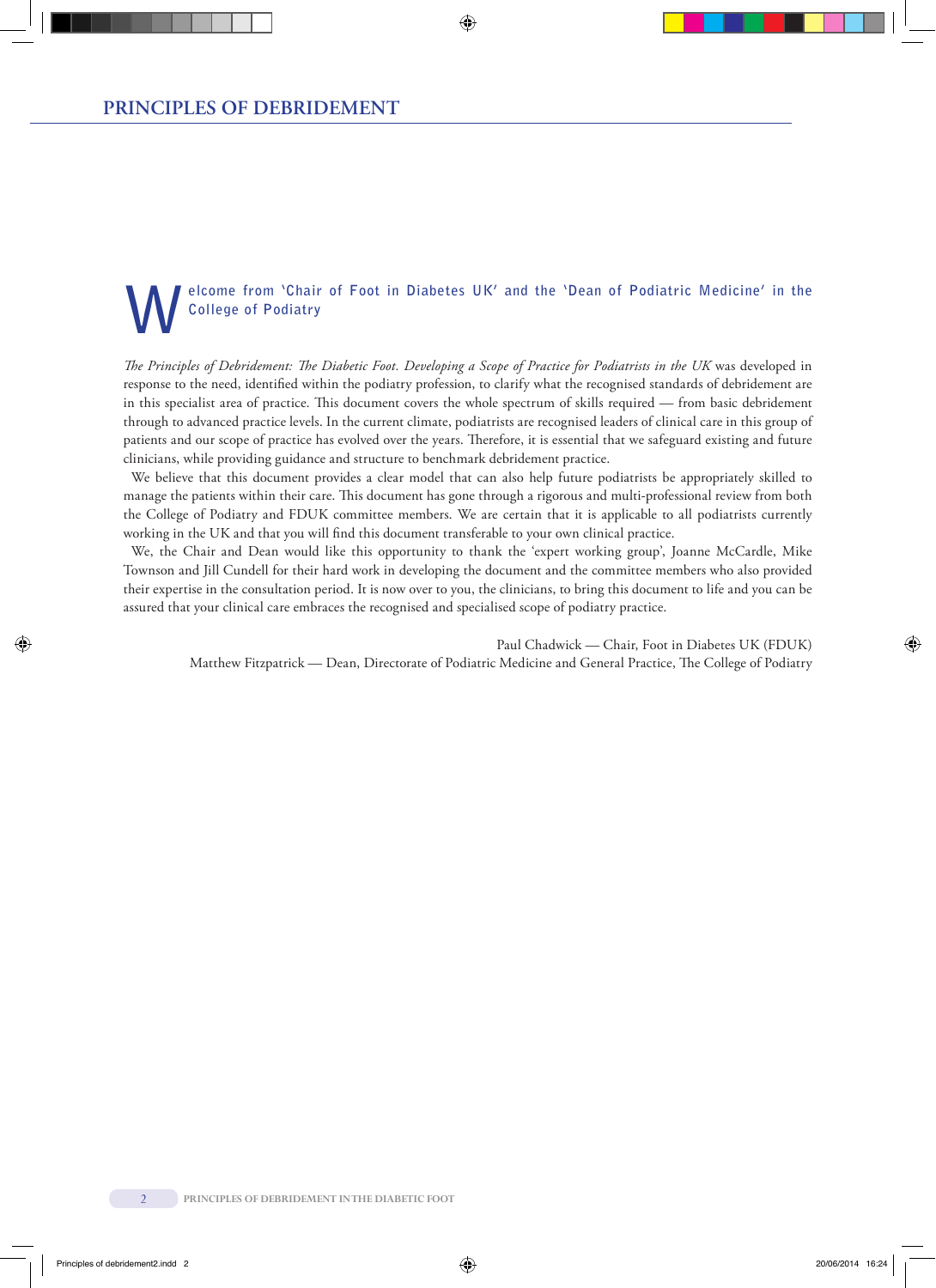### All debridement of the lower limb must be carried out by individuals with the appropriate skills, knowledge and experience. This section focuses on professional indemnity requirements for podiatrist working in the UK and what activities are covered. **Rationale for debridement** This section looks at the principles of non-wound and wound debridement in the prevention and management of foot ulceration. **Defining a competency framework for debridement**  This section offers a framework for debridement that allows clinicians to benchmark their existing competencies and identify the skills required to carry out more advanced levels of debridement. **Demonstrating competencies for safe practice** 4 4 5 6

Podiatrists graduate with general debridement skills; more advanced debridement skills need to be learned experientially. This section covers how podiatrists can demonstrate advancing levels of competency in a range of debridement techniques.

### **Debridement methods: indications and skill levels**

Podiatrists must be aware of debridement methods other than sharp debridement and know when to use them in order to gain experience in different techniques. This section provides an evidence-based summary for a range of debridement techniques and whether specialist training is needed to perform them.

### **creating a safe environment for debridement**

**Developing a scope of practice**

To reduce infection risk, wound debridement should be performed in a safe environment. This section includes a number of steps that can be used to perform wound debridement, which can be adapted for different clinical settings.

### **Debridement as part of a overall management plan**

Decisions about debridement and which method to select should take into account the needs of the patient and the wound. This section looks at the role of assessment and diagnosis, how to involve the patient and the importance of developing treatment/referral pathways for optimal care.

### **Appendix 1 & references**

Definitions and classifications used within the document and reference citations.

7

10

10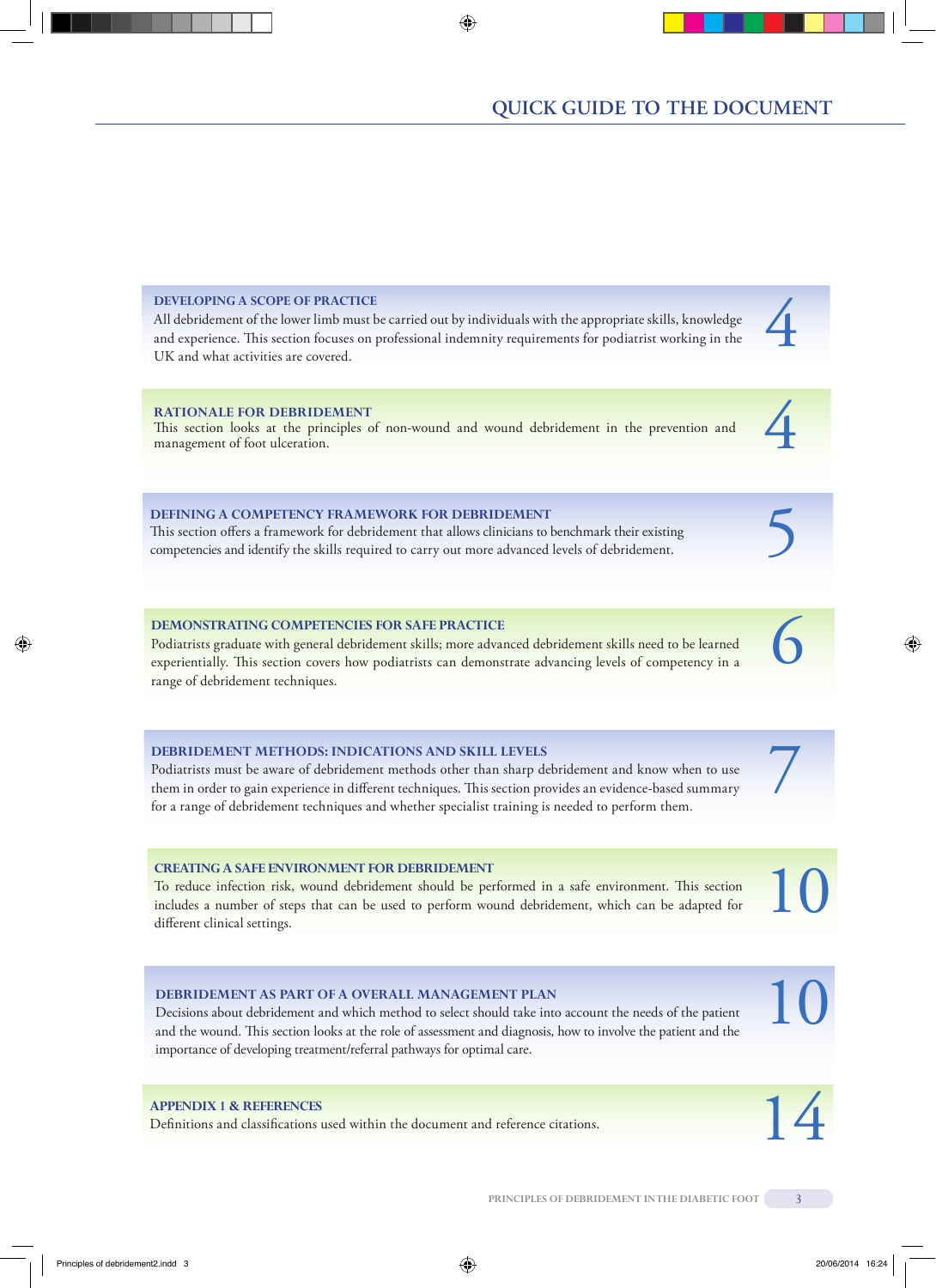### **Developing a scope of practice**

Debridement is a skilled procedure and is complicated by many factors including systemic disease/conditions, foot pathology, and patient lifestyles, attitudes, beliefs and behaviours. For podiatrists to carry out debridement within their scope of practice, they must have the required skills, knowledge and experience to practise lawfully, safely and effectively (HCPC, 2013).

As a new graduate, a podiatrist will have competent scalpel skills for the debridement of corn, callus and superficial wounds. It is essential that such individuals have appropriate exposure and experience before carrying out more advanced levels of debridement (e.g. more complex wounds). Therefore, podiatrists must know the

### **Box 1: Meeting professional indemnity requirements**

All debridement of the lower limb must be carried out within an individual's scope of practice as defined by his/her role, functions and responsibilities and decision-making capacity with the person's professional practice (TRIEPoD-UK, 2012).

- **• Foot treatment**: Members of the Society of Chiropodists and Podiatrists (SCP) are insured to perform debridement of simple and complex wounds, including removal of callus and hyperkeratotic skin, which are located on the lower limb, distal to the femur.
- **• Hand treatment:** With informed consent, podiatrists may also undertake treatment of abnormal fingernails, including nail surgery, the removal of callus, and treatment of warts, where a registered medical practitioner has referred the patient and/or the podiatrist can demonstrate a good knowledge of anatomical structures. It is important to note that it is not a requirement of the podiatrist to undertake procedures on hands; this is an individual's decision dependent upon personal clinical judgement, acquired through practice, experience and knowledge. Those working in the NHS, or other employed situations, must ensure that local rules and protocols are followed. In some areas, completion of a comparative anatomy course may be required before undertaking hand treatment. Some podiatrists, working as part of a multidisciplinary team, may also undertake debridement of wounds and areas of tissue necrosis for patients with complex medical needs such as endstage renal disease.
- **• Stumps and lower limb wounds**: SCP members' insurance extends to the prevention and management of wounds on stumps, above or below knee level, for those who can demonstrate sufficient experience in managing lower limb conditions.

limits of their practice and when to seek advice or refer to another health professional. Podiatrists must also be aware of current professional indemnity requirements applicable to the work of their profession (Box 1).

### **Podiatrists performing debridement are expected to have:**

- Good knowledge of relevant anatomy and vascularity
- Good patient assessment skills (including ability to assess vascular and neurological status)
- Understanding of the range of debridement methods available (see Table 2, page 8)
- Capability to identify viable tissue and differentiate nonviable tissue
- Ability to manage pain and patient discomfort before, during and after the procedure
- Appropriate skills to deal with complications (e.g. bleeding)
- Awareness of infection control procedures (see Box 4, page 11)
- Good communication skills to inform the patient of the rationale for all levels of debridement (see page 11).

### **Rationale for debridement Non-wound debridement (callus)**

Abnormal stresses caused by pressure and/or friction to areas of the foot with loss of protective sensation can lead to thickening of the stratum corneum. Hyperkeratotic lesions (callus) that develop on the plantar aspect of the foot further increase pressure and may carry a high risk for ulceration and infection (Murray et al, 1996). This type of callus is highly prevalent in the older person and can be extremely painful, which can negatively affect mobility and independence (Landorf et al, 2013); those with neuropathy may not be aware of even discomfort and therefore may continue to walk on areas of callus, increasing the risk of ulceration. Presence of haemorrhage within the callus (Rosen et al, 1985) is an important precursor/indication of ulceration in patients with neuropathic ulcers (Baker, 2002), warranting immediate investigation.

Management of callus is aimed at preventing or at least delaying ulcer development (Young, 1992; Edmonds, 2000; Baker, 2002; Singh et al, 2005). Regular callus debridement is essential and is usually achieved in podiatry by sharp debridement using a scalpel; other methods of debridement may be used alone, as a precursor or as a follow-up to sharp debridement (Stang, 2013). Callus debridement often needs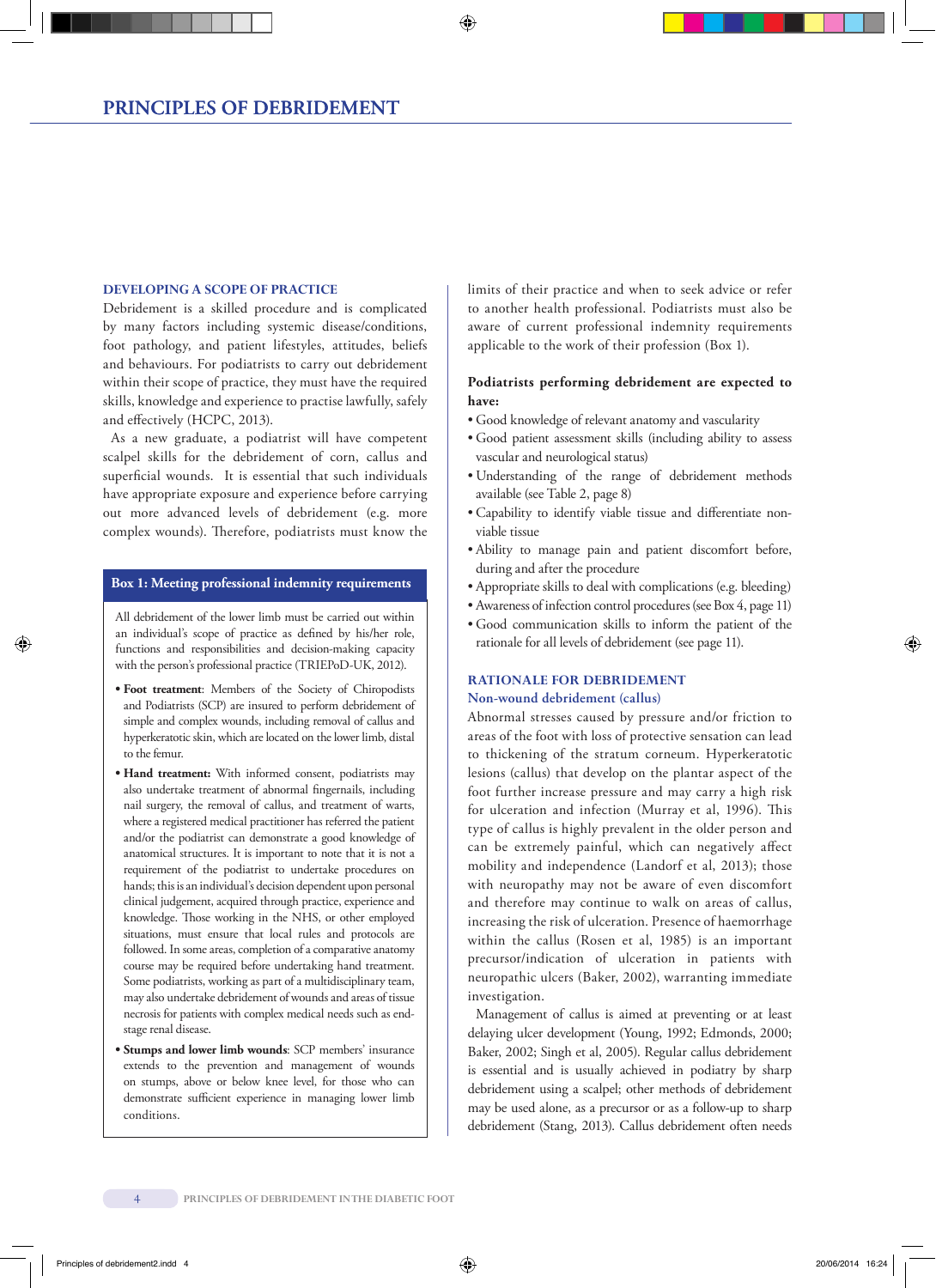to be repeated, especially in high-risk individuals (Piti et al, 1999) and should be provided routinely by trained personnel (Baker, 2002). Patients with evidence of increased plantar pressure should also be encouraged to wear footwear that cushions and redistributes forces. This has been shown to prevent or reduce callus formation and that this may be directly proportional to the amount of time spent wearing proper footwear (Soulier et al, 1987). Patient education and topical application of emollients as part of a daily skin care regimen should be included in standard foot care (Baker et al, 2005).

### **Wound debridement**

The presence of callus, which may surround or 'roof over' an existing ulcer and/or necrotic tissue in the wound bed, warrants special consideration in the diabetic foot (Edmonds and Foster, 2006). Wound debridement is a fundamental component of wound bed preparation (Kamolz and Wild, 2013) and is integral to the management of diabetic foot ulcers. Debridement, along with appropriate cleansing, provides for the removal of all necrotic and non-viable tissue and surrounding callus to promote the formation of healthy granular tissue and to stimulate wound healing (Box 2).

Debridement can be achieved with the use of sharp debridement, hydrosurgical or ultrasound lavage devices or some wound care products. Regular, local, sharp debridement using a scalpel or forceps is considered the 'gold standard' (Wounds International BPG, 2013) and provides a rapid and effective method of wound debridement. Debridement

### **Box 2: The aim of debridement (Baker 2002; Wounds International BPG, 2013)**

- Remove necrotic/sloughy tissue and callus
- Reduce pressure
- Allow full inspection of the underlying tissues/bone and extent of the wound
	- Help drainage of exudate or pus
	- Potentially reduce risk of infection
	- Help optimise the effectiveness of topical preparations
	- Allow samples to be collected for microbiological examination
	- Stimulate wound healing by converting a chronic wound into an acute one.

may be a one-off procedure or ongoing for maintenance of the wound bed (Wounds UK, 2013). This can involve a combination of methods for optimal outcomes and the need for further debridement should be determined at each dressing change/foot review.

### **Defining a competency framework for debridement**

Simple corn and callus reduction carries a lower level of risk and requires registration-level competencies. Complex wound debridement carries a higher level of risk (which increases with complexity of the wound) and podiatrists will need to demonstrate advanced levels of clinical skill (Figure 1). For those who can demonstrate a more advanced



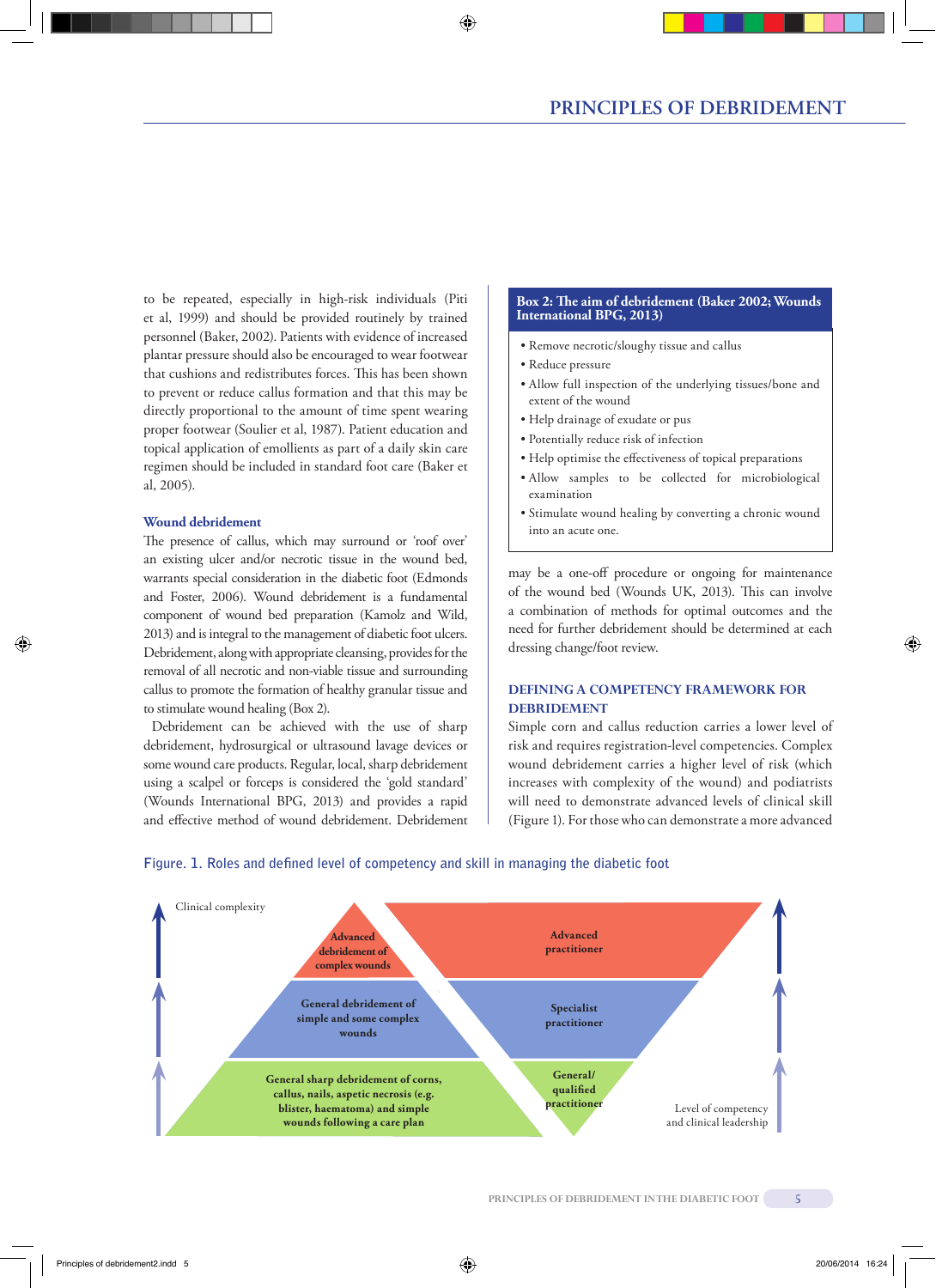level of competency — and medical/surgical support is in place — debridement can include extensive removal of soft tissue, digits and other foot structures.

It is important that podiatrists understand their own level of competency and how they can increase these skills to carry out more advanced levels of debridement. Clarity of roles, based on levels of competency (Table 1), ensures interventions are carried out by the most appropriate practitioner in the expected time frames, using a multidisciplinary approach.

This framework is an important tool that may be used by clinicians to benchmark existing competencies and identify areas in which to develop their debridement skills. It can provide assurance that patients will be treated by a clinician with competencies specific to the management of the diabetic foot, relative to their level of need. It can also be used to plan services, ensuring the right mix of competency and provide appropriate professional development activities with the aim of improving outcomes in patients with foot disease (TRIEPoD-UK, 2012).

### **Demonstrating competencies for safe practice**

Given the changing environment of the NHS and private sector, it is important that individual podiatrists review their current practice requirements and public safety considerations to ensure their knowledge and skills are up to date. Considerations include evidence-based practice, increasing collaborative work between healthcare professionals and interdisciplinary service models. Quality improvements, accountability, legislative and ethical considerations are also important, as is the need to

develop and update practice through continuous reflection and career-long learning to provide the highest level of care to patients.

Wound debridement skills should be assessed along with continuing education and training (Wounds UK, 2013). Practical debridement skills may be gained by first observing a competent practitioner performing the procedure, and then performing the techniques under supervision. In addition, critical reflection, peer support/mentoring and other

### **1. Skills and knowledge**

| Competency framework for debridement outlining the skills and knowledge necessary to care for patients with diabetic foot<br>wounds |                                                                                                                                                                                                                                                                                                                                                                                                                                                                                                                                                                                                                                                                                             |  |  |  |
|-------------------------------------------------------------------------------------------------------------------------------------|---------------------------------------------------------------------------------------------------------------------------------------------------------------------------------------------------------------------------------------------------------------------------------------------------------------------------------------------------------------------------------------------------------------------------------------------------------------------------------------------------------------------------------------------------------------------------------------------------------------------------------------------------------------------------------------------|--|--|--|
| Level F: Consultant level podiatrist<br>or practitioner                                                                             | · Provides clinical leadership in advanced wound debridement techniques<br>• Leads in the establishment of working relationships with surgical staff responsible for surgical debridement<br>• Provides expert opinion on debridement products, techniques and indications in local and national expert<br>groups<br>• Leads in the evaluation of novel wound care products                                                                                                                                                                                                                                                                                                                 |  |  |  |
| Level E: Advanced practitioner                                                                                                      | • Able to carry out advanced debridement (with a range of debridement tools) of complex wounds within their<br>scope of practice<br>• Able to carry out advanced wound management techniques (e.g. negative pressure wound therapy)<br>· Able to make complex decisions regarding choice of appropriate debridement method while considering<br>individual patient circumstances<br>• Recognises the need and refers the patient for surgical debridement appropriately<br>• Supports less-experienced colleagues in developing advanced debridement skills                                                                                                                                 |  |  |  |
| Level D: Specialist practitioner                                                                                                    | • Able to carry out general debridement of simple and complex wounds within their scope of practice<br>• A broad knowledge of and experience in using debridement techniques other than sharp debridement (e.g.<br>mechanical, larvae, hydrosurgical)<br>• Appropriately recognises the need and refers the patient for advanced debridement appropriately<br>· Critically analyses wound care interventions to develop evidence-based, individualised care plans<br>• Carries out advanced wound management techniques with appropriate support and supervision                                                                                                                            |  |  |  |
| Level C: General/newly qualified<br>practitioner                                                                                    | • Understands the principles of debridement in preventing foot complications (e.g. removal of callus to reduce<br>plantar pressures and reduce likelihood of tissue damage)<br>· Understands the principals of debridement and the association with wound management<br>• Able to carry out sharp debridement in the intact foot<br>• Able to carry out wound management techniques (e.g. general sharp/mechanical debridement, wound<br>irrigation) in simple wounds, not complicated by systemic disease<br>• Recognises the need and refers the patient for advanced wound management and multidisciplinary care (of<br>any non-healing or complex wound) in line with national guidance |  |  |  |

[adapted from TRIEPodD-UK, 2012]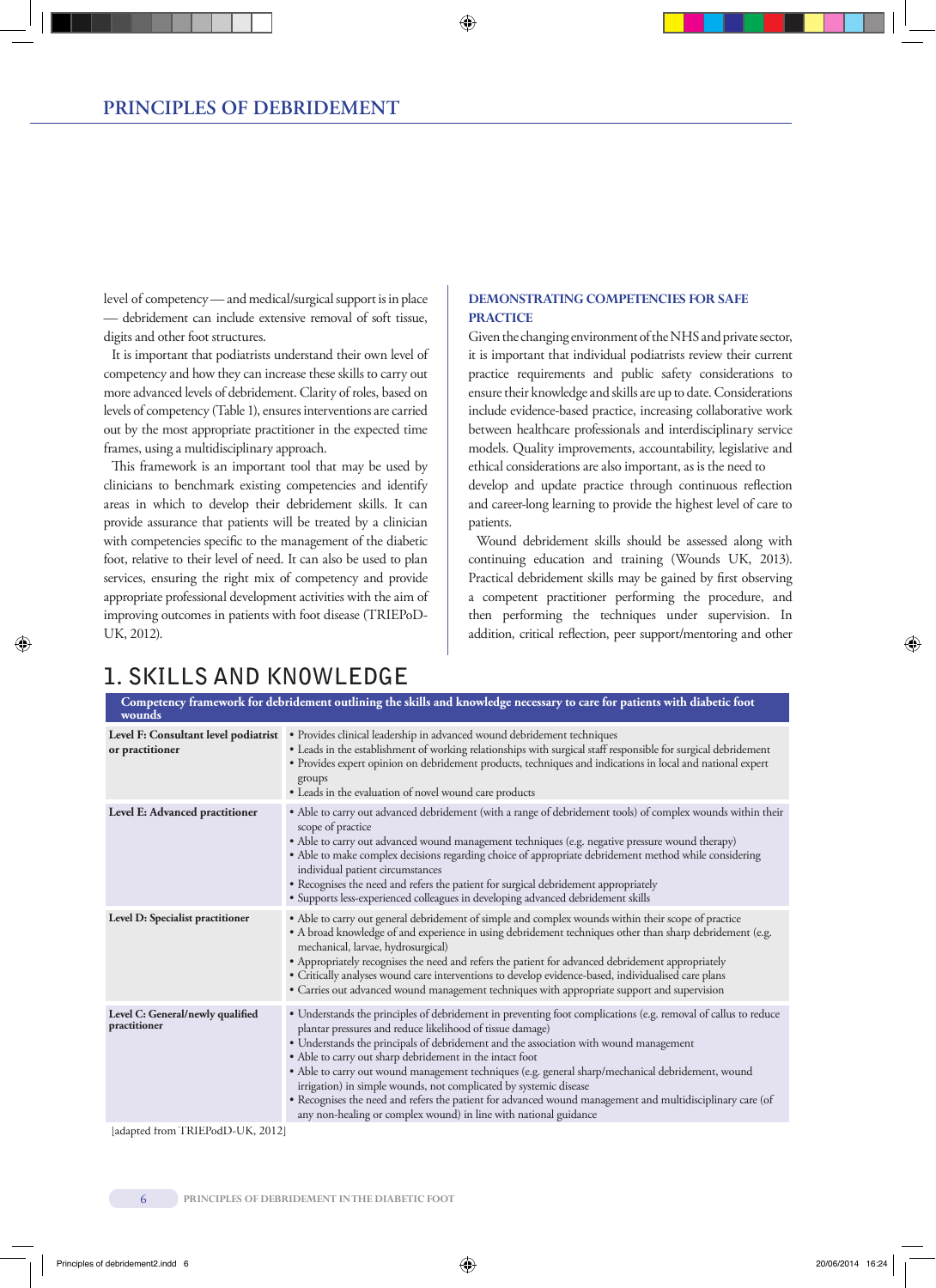feedback provide effective strategies for continually improving knowledge and manual skills. Transition from basic to advanced debridement skills can be learned only by regular exposure and experiential practice.

There are no current recognised methods of demonstrating competency. All podiatrists graduate with a basic knowledge and ability to practise safely. However, it is recommended that podiatrists demonstrate and record advancing levels of competency in a range of debridement techniques as follows:

- Portfolio to provide a record of clinical and professional skills, e.g. based on a review and reflection of own practice
- NHS Knowledge and Skills Framework to identify the knowledge, core skills and development needed for staff to do their job
- Annual performance development review (PDR) to demonstrate evidence of continuing professional development (e.g. using the KSF as a development tool)
- Continuing professional development events
- Shadowing and peer mentoring.

As there are no formal competency assessment tools, assessment in the clinical situation provides the most reliable evidence of skill level (Miller, 1990) (Figure 2).

### **Figure. 2. Demonstrating advancing levels of competency**



### **Debridement methods: indications and skill levels**

Podiatrists must be aware of debridement methods other than sharp debridement, as well as adjunctive therapies, although they may not have developed these competencies on graduation. Other methods of debridement include autolysis, debridement using a monofilament pad (mechanical), larvae, hydrosurgical and ultrasound therapy, which are starting to challenge traditional methods (Madhok et al, 2013). Each of these debridement techniques has different indications for use and requires a different skill level (Table 2, page 8). Methods of debridement, other than sharp debridement, may be used as an alternative or adjunctive technique in the following situations:

- As an interim measure (e.g. by practitioners without the necessary skill sets to carry out sharp debridement)
- When sharp debridement is contraindicated or unacceptably painful
- When the clinical decision is that another debridement method is more beneficial for the patient
- When the patient has expressed a preference.

The evidence for the effectiveness of different methods of debridement from randomised controlled trials is weak (Smith, 2002; Edwards and Stapley, 2010); most existing studies are often limited in their methodology and lacking in statistical significance (Lebrun et al, 2010). However, wound debridement is seen as an important adjunct in the care of the patient with diabetes (Table 3, page 9).

Recent consensus opinion states that the method of debridement selected must be the most effective for the patient and that this choice should not limited by the skills of the practitioner (Gray et al, 2010). Failure to debride wounds appropriately could be considered failure to provide proper treatment (Wounds UK, 2013). In all cases, the rationale for debriding wounds (or not) should be documented.

Ultimately, podiatrists need to use their experience, expertise and judgement in evaluating the type and level of debridement that is safe and effective. This must include a good understanding of anatomy to avoid damage to viable structures such as tendon, nerves and arteries during debridement. For patients with deeper wounds and/or where there is a higher risk of damage to vitality or functionality of important structures, debridement should be performed by an experienced specialist in consultation with the specialist multidisciplinary team (MDT) to avoid clinical risks (Haycocks and Chadwick, 2012).

The choice of a debridement technique is a risk assessment process that takes into account the following safety factors:

- Amount and type of devitalised tissue to be removed
- Environment in which the debridement will be undertaken
- Availability of debriding equipment
- Time/speed required to remove the devitalised tissue
- Pain caused during the debridement process
- Skill and knowledge of the clinician undertaking the debridement (Benbow, 2011).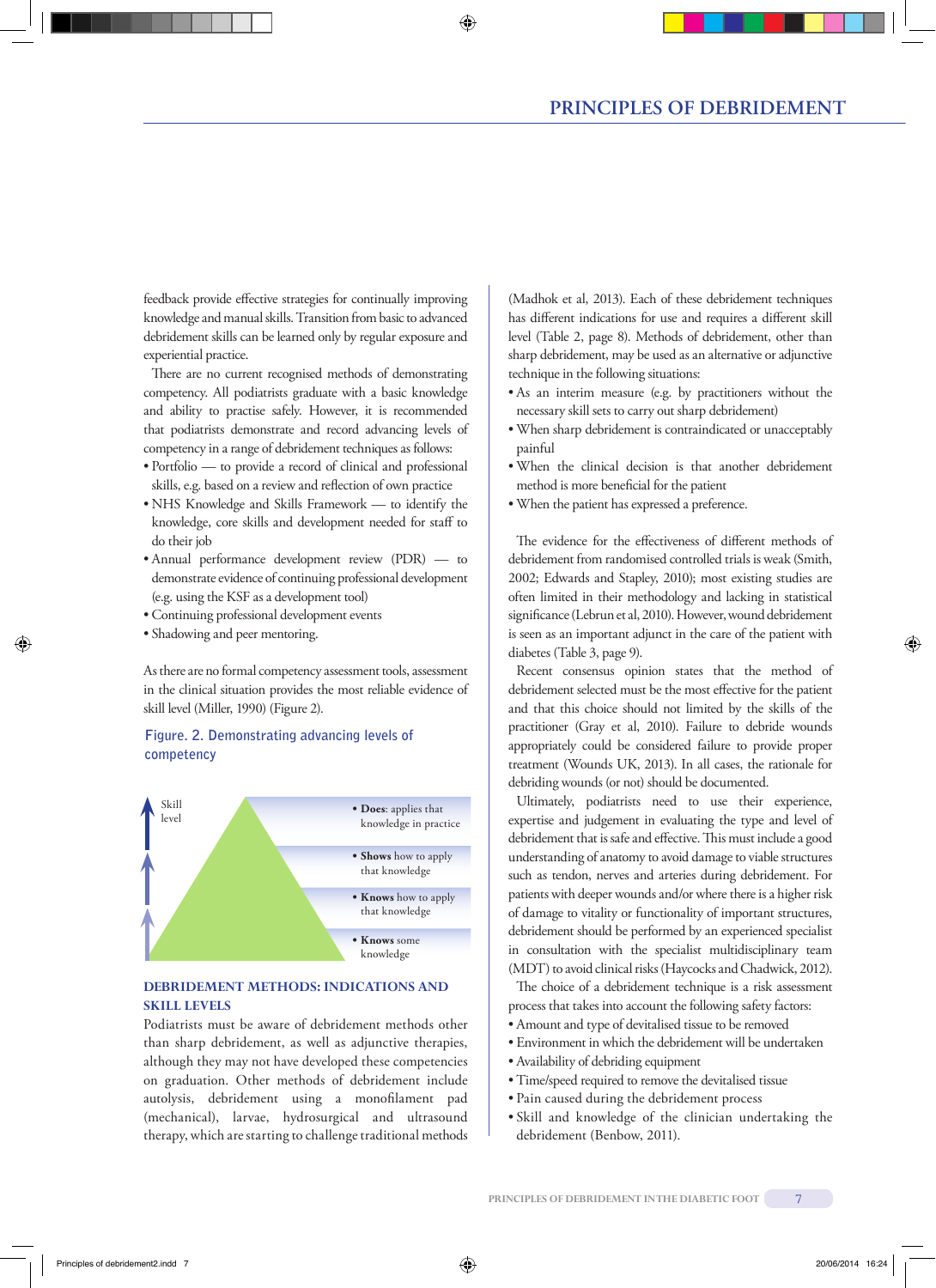### **2. Wound debridement techniques**

| Method                             | Mode of action                                                                                                                                                                                                                                                                                                                                                                                                                              | <b>Indications</b>                                                                                                                                                                                                                                                                                                         | <b>Contraindications</b>                                                                                                                                                                                                                                                                  | <b>Skill level/setting</b>                                                                                                                                                                                                                         | <b>Evidence-base</b>                                                                                                                                                                                                                                                                                                                                                                                                  |
|------------------------------------|---------------------------------------------------------------------------------------------------------------------------------------------------------------------------------------------------------------------------------------------------------------------------------------------------------------------------------------------------------------------------------------------------------------------------------------------|----------------------------------------------------------------------------------------------------------------------------------------------------------------------------------------------------------------------------------------------------------------------------------------------------------------------------|-------------------------------------------------------------------------------------------------------------------------------------------------------------------------------------------------------------------------------------------------------------------------------------------|----------------------------------------------------------------------------------------------------------------------------------------------------------------------------------------------------------------------------------------------------|-----------------------------------------------------------------------------------------------------------------------------------------------------------------------------------------------------------------------------------------------------------------------------------------------------------------------------------------------------------------------------------------------------------------------|
| Autolytic                          | A highly selective natural<br>process that uses occlusive or<br>semi-occlusive moist wound<br>dressings (e.g. hydrogels,<br>hydrocolloids, honey) to soften<br>and remove devitalised tissue.<br>Wet, sloughy wounds do not<br>require additional moisture<br>and alginate/gelling fibre<br>dressings are best suited to aid<br>autolysis in this situation. This<br>is a relatively slow method of<br>debridement (Strohal et al,<br>2013) | • Can be used for<br>pre-debridement<br>when there are small<br>amounts of non-<br>viable tissue<br>• For painful wounds<br>when other methods<br>are not indicated<br>• Can be used for<br>maintenance<br>debridement or as<br>an adjunct to other<br>debridement methods                                                 | • Application of<br>moisture-retentive<br>dressings is not<br>advised in the<br>presence of<br>ischaemia and/<br>or dry gangrene<br>(Game, 2008)<br>• Infected wounds<br>as the sole method<br>of debridement                                                                             | • Low levels of skill<br>and knowledge<br>required — advice<br>should be sought<br>for high-risk<br>individuals<br>• Can be used in<br>patient's home,<br>GP surgery or<br>inpatient setting                                                       | • Systematic review<br>concluded that<br>hydrogels increased<br>healing rates in diabetic<br>foot ulcers compared<br>to dry gauze (Smith,<br>2002)<br>• Routine use of honey<br>is not supported by<br>evidence (Jull et al,<br>2013). Monitoring of<br>blood sugars during<br>use is recommended<br>(BNF, 2014)                                                                                                      |
| Mechanical                         | Traditional wet-to-<br>dry methods are not<br>recommended in the UK.<br>Monofilament polyester<br>fibre pad (Debrisoft; Activa<br>Healthcare Ltd) can be used<br>to remove devitalised tissue,<br>debris and hyperkeratosis.<br>It also binds and absorbs<br>debris within its fibres,<br>removing devitalised<br>tissue and leaving healthy<br>tissue and structures intact<br>(Fumerola, 2012)                                            | • Superficial wounds<br>• Removal of<br>hyperkeratosis<br>• To facilitate initial<br>assessment (e.g. where<br>slough or necrotic<br>tissue present)<br>• For maintenance<br>debridement and<br>as an adjunct or<br>alternative to other<br>debridement methods                                                            | · Wounds with<br>black necrosis/<br>hard eschar or<br>where slough<br>has adhered to<br>the wound bed<br>(NICE Technical<br>Appraisal, 2014)                                                                                                                                              | • Minimal training<br>required — advice<br>should be sought<br>for high-risk<br>individuals<br>• Convenient and<br>easy to use in<br>patient's home, GP<br>surgery or inpatient<br>setting                                                         | • A number of smaller<br>prospective pilot, non-<br>comparative studies and<br>case series indicate good<br>debridement results after<br>single use on a variety<br>of tissue types, such<br>as slough and necrosis<br>(Young, 2012)<br>• Debrisoft has been<br>shown to be a rapid<br>and effective method to<br>remove devitalised tissue,<br>debris and hyperkeratotic<br>skin (NICE Technical<br>Appraisal, 2014) |
| Larval<br>therapy<br>(biosurgical) | Highly selective and rapid<br>method using larvae of<br>green bottle fly (Lucilia<br>sericata) to remove moist<br>slough, necrosis and<br>devitalised tissue. Can also<br>ingest pathogenic organisms<br>in wound (possible<br>antimicrobial and wound<br>stimulation effects) (Nigam,<br>2013). Larvae are available<br>loose or in a 'bagged'<br>dressing (BioMonde)                                                                      | • As an adjunct to<br>sharp debridement<br>or to accelerate<br>debridement in<br>patients not suitable<br>for sharp or surgical<br>debridement<br>• Infected wounds,<br>including those with<br>methicillin-resistant<br>Staphylococcus<br>aureus (MRSA) and<br>beta haemolytic<br>streptococcus<br>(Bexfield et al, 2008) | • Not recommended<br>as the sole method<br>of debridement<br>for neuropathic<br>DFUs, as larvae<br>cannot remove<br>callus (Game,<br>2008)<br>• Caution is advised<br>in those with<br>highly exuding<br>wounds, patients<br>with clotting<br>issues and<br>wounds requiring<br>occlusion | • Decision must<br>be taken by<br>an appropriate<br>specialist<br>practitioner<br>with appropriate<br>level of skill and<br>competence, but<br>the technique can<br>be carried out by<br>practitioners with<br>minimal training                    | • May provide a valuable<br>alternative to surgical/<br>sharp debridement<br>(Gottrup and Jorgensen,<br>2011)<br>• Meta-analysis of four<br>studies ( $n=356$ ) suggest<br>that larval therapy is<br>significantly superior<br>to standard care in the<br>percentage of DFUs<br>achieving full healing,<br>amputation rate time to<br>healing and antibiotic<br>use (Tian et al, 2013)                                |
| <b>Ultrasonic</b>                  | Selective and immediate<br>method that delivers<br>ultrasound either directly<br>to the wound bed or via<br>an atomised solution.<br>Low-frequency ultrasound<br>provides a gentle<br>maintenance debridement<br>(Waldrup and Serfass, 2008)                                                                                                                                                                                                | • Complex diabetic<br>foot ulcers where<br>it is of paramount<br>importance that<br>wound healing<br>be achieved as<br>quickly as possible<br>to minimise risk of<br>amputation                                                                                                                                            | • Patients with<br>vascular<br>abnormalities,<br>haemorrhagic<br>conditions,<br>malignancies and<br>tissue previously<br>treated with<br>radiation, deep<br>X-ray or irradiation                                                                                                          | • High-frequency<br>ultrasound requires<br>specialist training<br>and the device used<br>in a controlled<br>environment<br>• Low-frequency<br>ultrasound does not<br>require specialist<br>training and can<br>be used in the<br>community setting | • High-frequency<br>ultrasound does not<br>appear to improve<br>healing rates (Madhock<br>et al, 2013)<br>• Low-frequency<br>ultrasound has<br>demonstrated faster<br>healing times in patients<br>with chronic wounds<br>(Ennis et al, 2006; Voigt<br>et al, 2011)                                                                                                                                                   |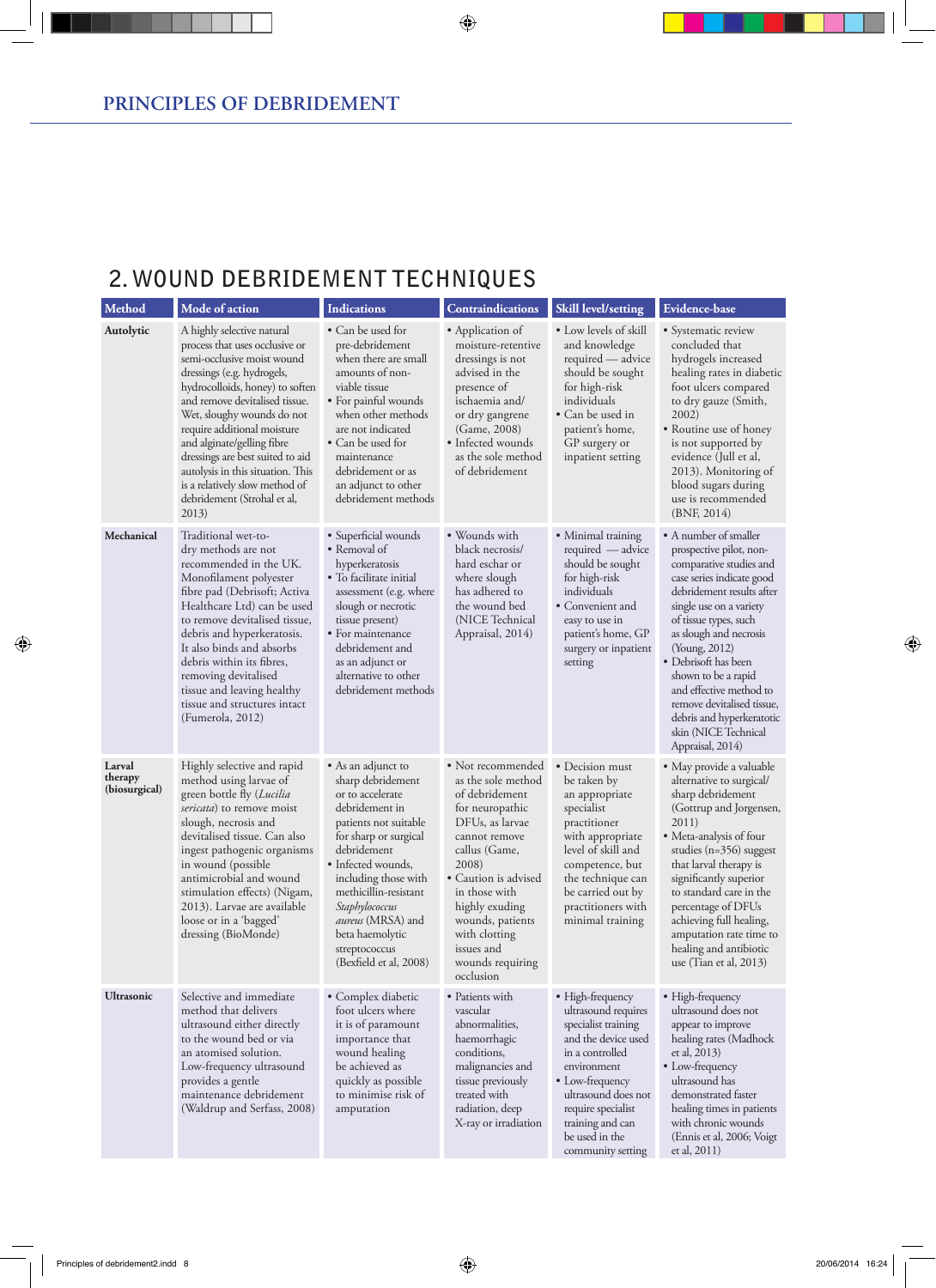### **2. Wound debridement techniques continued**

| Method                        | Mode of action                                                                                                                                                                                                                                                                                             | <b>Indications</b>                                                                                                                                                              | <b>Contraindications</b>                                                                 | Skill level/setting                                                                                                                                                                                                          | <b>Evidence-base</b>                                                                                                                                                                                                                          |
|-------------------------------|------------------------------------------------------------------------------------------------------------------------------------------------------------------------------------------------------------------------------------------------------------------------------------------------------------|---------------------------------------------------------------------------------------------------------------------------------------------------------------------------------|------------------------------------------------------------------------------------------|------------------------------------------------------------------------------------------------------------------------------------------------------------------------------------------------------------------------------|-----------------------------------------------------------------------------------------------------------------------------------------------------------------------------------------------------------------------------------------------|
| Hydrosurgical<br>(jet lavage) | Selective and highly-<br>controlled removal of dead<br>tissue using a high-speed<br>stream of saline beam to<br>create a localised vacuum<br>that cuts and removes<br>tissue (e.g. Versajet, Smith<br>and Nephew). Allows for<br>precise visualisation of the<br>wound bed (Haycock and<br>Chadwick, 2012) | · Complex diabetic<br>foot ulcers where<br>it is of paramount<br>importance that<br>wound healing<br>be achieved as<br>quickly as possible<br>to minimise risk of<br>amputation | • Patients receiving<br>anticoagulant<br>therapy                                         | • For use in specialist<br>centres where the<br>expertise is available<br>to use the equipment<br>• Should be performed<br>in a controlled<br>environment due to<br>potential for aerosol<br>spread (Bowling et al,<br>2011) | • RCT found<br>hydrosurgery to be<br>quicker (by nearly<br>7 minutes per<br>procedure) than surgical<br>debridement, although<br>median time to wound<br>closure was similar in<br>both groups (Caputo et<br>al, 2008)                        |
| Sharp                         | Selective and quick method<br>to remove callus and dead<br>or devitalised tissue in the<br>wound bed using a scalpel<br>and/or forceps to just above<br>the viable tissue level. Can be<br>repeated several times over a<br>course of treatment                                                            | · Complex diabetic<br>foot ulcers where<br>it is of paramount<br>importance that<br>wound healing<br>be achieved as<br>quickly as possible<br>to minimise risk of<br>amputation | • Patients receiving<br>anticoagulant<br>therapy<br>• Those with poor<br>vascular status | • Decision should<br>be made by MDT<br>and vascular status<br>known<br>• Should be performed<br>by practitioners with<br>appropriate training<br>and competency<br>and in a suitable<br>environment                          | • Generally considered the<br>'gold standard' method<br>in diabetic foot ulcers<br>(Edwards and Stapley,<br>2010; Wu et al, 2007)                                                                                                             |
| Surgical                      | The most direct form of<br>debridement involving<br>excision or wider<br>resection of non-viable<br>tissue, including removal<br>of healthy tissue from the<br>wound margins until a<br>healthy bleeding wound<br>bed is achieved                                                                          | • Complex diabetic<br>foot ulcers where<br>it is of paramount<br>importance that<br>wound healing<br>be achieved as<br>quickly as possible<br>to minimise risk of<br>amputation | • Patients who are<br>not able to receive<br>anaesthesia                                 | • Decision made by<br>MDT for surgeons<br>and podiatrists with<br>appropriate training                                                                                                                                       | • No significant benefit<br>over standard treatment<br>(Edwards and Stapley,<br>2010). Although rationale<br>for surgical debridement<br>seems logical, evidence<br>for its role in enhancing<br>healing is deficient (Lebrun<br>et al, 2010) |

### **3. Evidence for debridement in diabetic foot ulcers**

| <b>Authors</b>                                                                                    | Title of paper                                                                                                            | <b>Method</b>                                                                                                                                                                                                                                                                              | <b>Outcomes</b>                                                                                                                                                                                                                                                                                            |
|---------------------------------------------------------------------------------------------------|---------------------------------------------------------------------------------------------------------------------------|--------------------------------------------------------------------------------------------------------------------------------------------------------------------------------------------------------------------------------------------------------------------------------------------|------------------------------------------------------------------------------------------------------------------------------------------------------------------------------------------------------------------------------------------------------------------------------------------------------------|
| Wilcox et al $(2013)$<br><b>JAMA</b> Dermatol<br>149(9):1050-8                                    | Frequency of debridements and time<br>to heal: a retrospective cohort study<br>of 312,744 wounds                          | To investigate healing outcomes and<br>debridement frequency in a large wound data<br>set (19% diabetic foot ulcers)                                                                                                                                                                       | Frequent debridement healed more<br>wounds in a shorter time $(P<0.001)$                                                                                                                                                                                                                                   |
| <b>Edwards</b> and<br><b>Stapley (2010)</b><br><b>Cochrane Database</b><br>Sys Rev 1:<br>CD003556 | Debridement of diabetic foot ulcers                                                                                       | Review of six RCTs assessing effectiveness of<br>a hydrogel, surgical debridement and larval<br>therapy                                                                                                                                                                                    | Hydrogels were found to be significantly<br>more effective than gauze or standard<br>care in healing diabetic foot ulcers. Larval<br>therapy resulted in a more than 50%<br>reduction in wound area compared to<br>hydrogel. Surgical debridement showed no<br>significant benefit over standard treatment |
| Smith $J(2002)$<br><b>Cochrane Database</b><br>Syst Rev 4:<br>CD003556                            | Debridement of diabetic foot<br>ulcers                                                                                    | Systematic review (5 RCTs) of<br>debridement in diabetic foot ulcers                                                                                                                                                                                                                       | Hydrogels are significantly more effective<br>than gauze or standard care. Surgical<br>debridement and larval therapy showed<br>no significant benefit in these small trials                                                                                                                               |
| Steed et al (1996)<br>J Am Coll Surg<br>$183(1): 61-4$                                            | Effect of extensive debridement<br>and treatment on the healing of<br>diabetic foot ulcers. Diabetic Ulcer<br>Study Group | Randomised prospective, double-blind,<br>multicentre trial (n=118) comparing<br>recombinant human platelet-derived growth<br>factor or placebo. All patients had aggressive<br>sharp debridement before randomisation and<br>repeat debridement of callus and necrotic<br>tissue as needed | There was a lower rate of healing<br>observed in those centres that performed<br>less frequent debridement. This was<br>independent of the treatment group.<br>Wound debridement was seen as a vital<br>adjunct in the care of patients with<br>diabetic foot ulcers                                       |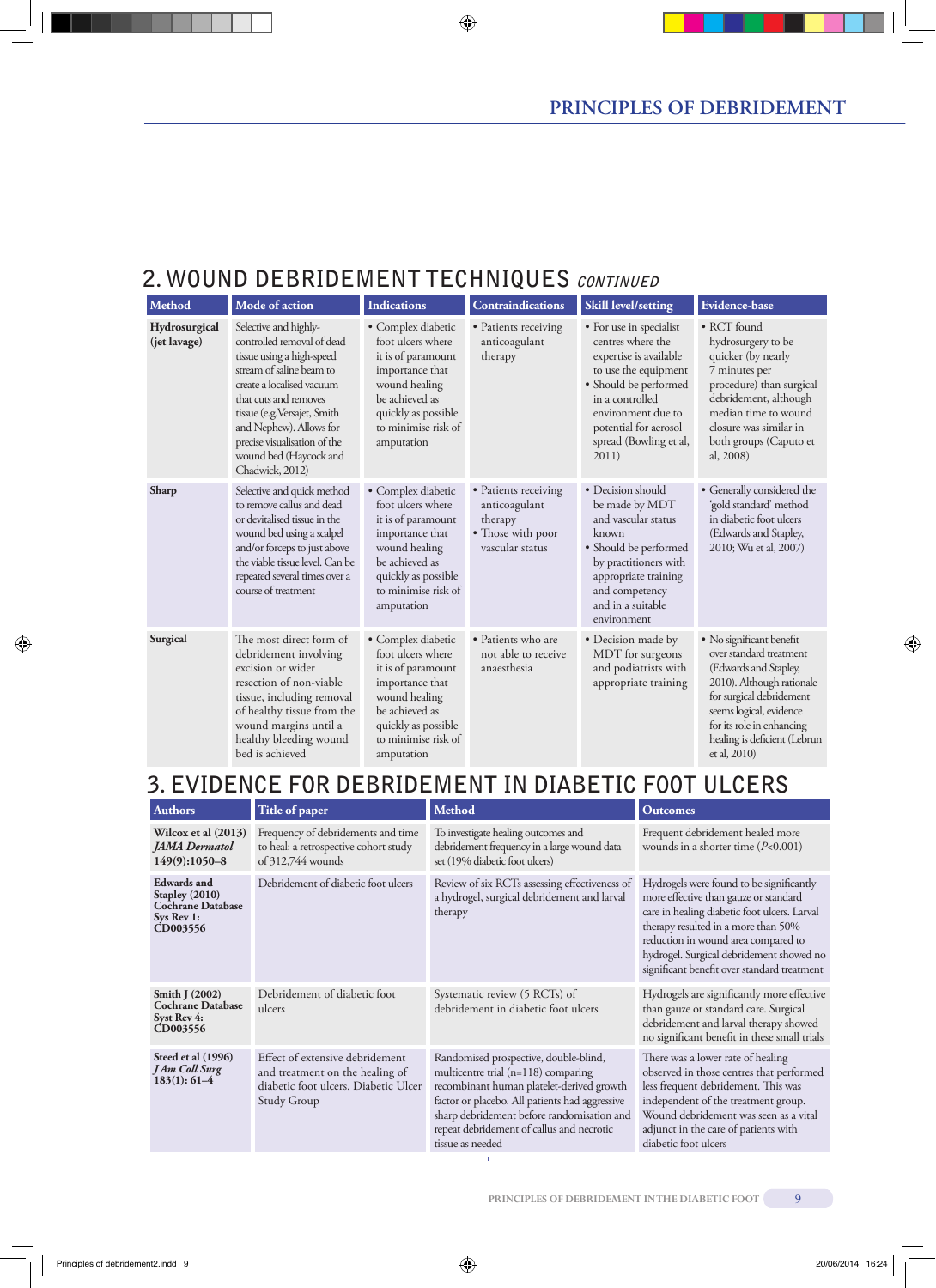### **creating a safe environment for DEBRIDEMENT**

Wound debridement should be performed in a safe environment under aseptic conditions, according to local protocols, to prevent the spread of infection and maintain asepsis (Kamolz and Wild, 2013). The Aseptic Non-Touch Technique (ANTT) is the most commonly used model for reducing healthcare-associated infections (Rowley and Clare, 2011). This includes a non-touch technique whereby single-use sterile components (or reusable sterile instruments/devices) are opened onto a sterile area, and direct contact with key parts and key sites is avoided (Rowley and Clare, 2011). All attempts should be made to maintain cleanliness and avoid infection, referring to local policies where appropriate (Leek, 2012). Box 3 provides a guide to the steps that should be followed to create a safe environment.

ANNT should be applied to any clinical setting. However, when working in the community and domiciliary setting, specific equipment may not be available (e.g. dressing trolleys) so an alternative clean surface should be used to create a sterile field. In a health centre or GP surgery where care is shared, aseptic procedures should be carried out in a designated 'clean' treatment room.

Infection control policies are established to safeguard patients. Any adverse events should be documented according to local policies and incidents reported using standard protocols.

In addition, practitioners should be aware of policies for preventing and managing needlestick and sharps injuries to minimise risks of contamination of blood-borne viruses.

### **Debridement as part of aN overall management plan**

Debridement is often the first component of care and must be viewed as part of an overall management plan, involving a comprehensive patient assessment and diagnosis, development and application of a treatment plan, evaluation and reassessment.

Where appropriate, decisions about debridement of active ulceration should be made with the patient and in the context of a multidisciplinary approach, with individual clinicians delivering specific elements of care based on their skills, knowledge and competency (Diabetes UK, 2009; SIGN, 2010; NICE, 2011). Where there is access to a specialist MDT, there is evidence to show reductions in amputation rates and costs of diabetic foot care (Krishnan et al, 2008).

### **Box 3: Guide to creating a safe environment for wound debridement**

- Choose a suitable room for the procedure, with adequate lighting, disposal facilities and availability of equipment.
- Close all windows and doors to prevent cross-contamination and turn off fans/air conditioning before the procedure to allow the air to settle.
- Decontaminate all surfaces including examination couches, dressing trolleys and examination lamps before individual procedures.
- Ensure basic infection control precautions such as effective hand cleansing and decontamination are performed in accordance with local hand hygiene policies and guidelines (www.who.int/gpsc/5may/Your\_5\_Moments\_For\_Hand\_ Hygiene\_Poster.pdf).
- Assess what sterile instruments, equipment (e.g. scalpel handle, forceps, probe) and other items (e.g. wound swab, scalpel blade, sample tubes) will be required for the procedure. These should be assembled onto the sterile field including any solutions, devices or dressings required. More than one scalpel may be required if debriding different wounds in the same procedure to avoid cross-contamination.
- Wear appropriate personal protective equipment (e.g. single-use, disposable gloves, goggles, mask and apron) to protect from exposure to blood or body fluids. If it is not necessary to touch key parts of the equipment (i.e. the parts that come into direct contact with the wound) nonsterile gloves may be worn. Consider two sets of gloves one for debridement and one for applying dressings.
- Good lighting and optimisation of practitioner position to prevent musculoskeletal injuries.
- Place any used instruments on the secondary (non-sterile field) and dispose of any sharps and waste according to the waste disposal policy.
- Consider the use of dressing packs where available.
- All procedures should be documented in the patient's health records and photographs taken where appropriate and in line with local policies and procedures.

### **Integrated assessment**

All patients should undergo a comprehensive assessment comprising a neurological assessment to identify loss of protective sensation, vascular assessment to define the overall lower extremity status, a full patient history, general inspection of the feet, and a dermatological and musculoskeletal assessment, e.g. to determine the presence of any callus and/ or foot deformity.

For those with an existing ulcer, first assess the predominant aetiology of the wound — neuropathic,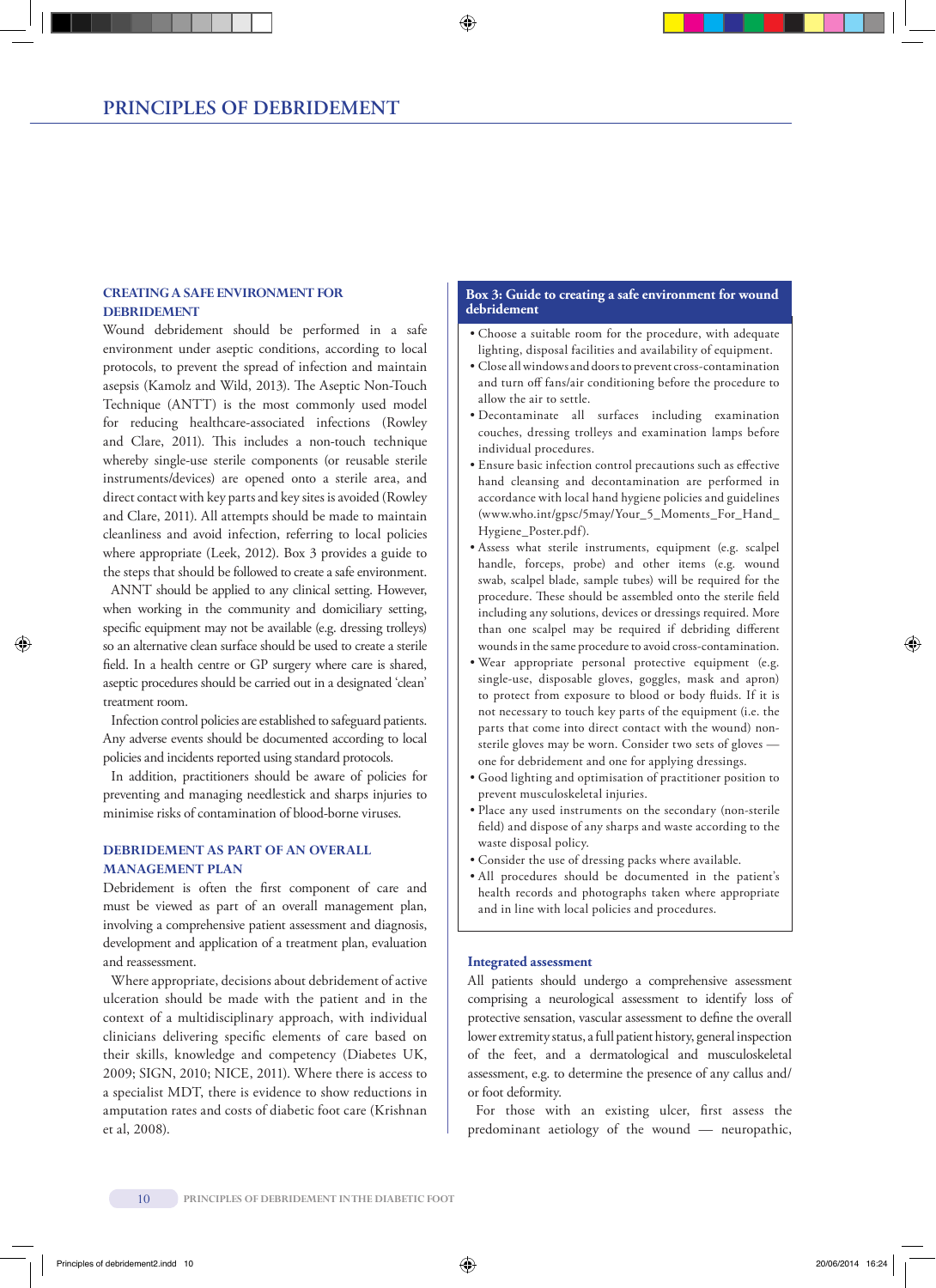### **Box 4: Checklist for wound debridement decisions**

#### **Aim/treatment goals**

Is debridement appropriate for this wound? Is the wound likely to heal? If **NO** (e.g. the patient has ischaemia/the wound is going to auto-amputate) ➔ **KEEP DRY AND DO NOT DEBRIDE** If **YES** and a conservative approach is indicated (e.g. to stablise the wound) ➔ **INITIATE MOIST WOUND HEALING (AUTOLYTIC DEBRIDEMENT)**

If **YES** and an accelerated approach is indicated (i.e. to promote faster healing) ➔ **CONSIDER MORE RAPID METHODS**:

- $\Box$  Is non-viable tissue delaying healing?
- □ Does the wound edge/periwound skin or wound bed require accelerated debridement?
- $\Box$  Is acceleration of debridement going to help management of infection in this wound?
- $\Box$  Is acceleration of debridement in the best interests of the patient at this time?
- $\Box$  Do I have means of obtaining haemostasis and collecting tissue samples for microbiology?
- $\Box$  Am I certain what to do?

### **NO** ➔ **CONSULT MDT BEFORE PROCEEDING YES** ➔ **ACCELERATE DEBRIDEMENT**

#### **Debridement options**

Having assessed speed of debridement necessary, select appropriate debridement method based on assessment of patient/wound:

- $\Box$  Have I discussed the debridement options with the patient/family members?
- $\Box$  Have I provided appropriate patient education to make an informed choice?
- $\Box$  Has the patient given consent?
- $\Box$  Do I have the necessary skills to perform the chosen method of debridement?
- Am I confident in what I am doing? **NO** ➔ **REFER**
- Can I make things worse/do harm? **YES** ➔ **REFER**

 $\Box$  Is the current environment safe to undertake debridement? **YES** ➔ **DEBRIDE**

□ Have I got access to the necessary resources/equipment? **YES** ➔ **DEBRIDE**

### **NO** ➔ **REFER or PLAN RESOURCES/EQUIPMENT**

### **Expected outcomes**

- Create a treatment plan with short- and long-term goals and assess:
- $\Box$  Will the intervention remove the non-viable tissue in one go or will it be a gradual/staged process? **SET DATE FOR REVIEW**
- $\Box$  Does the debrided wound need another therapy (e.g. negative pressure wound therapy or skin grafting? **YES** ➔ **SET DATE FOR REVIEW**

#### **Options at every stage**

Check clinical guidelines/local policies

Seek advice from the specialist MDT

Refer to another practitioner for debridement as appropriate

ischaemic or neuroischaemic — as determined by current vascular and neurological assessments (Wounds International, 2013) and presenting factors that inhibit normal wound healing, including the amount of tissue to be removed. Document the wound size, shape, depth and position, signs of infection and MRSA status.

Wounds that have a good vascular supply can support moreaggressive debridement, while wounds with a reduced vascular supply need to be carefully assessed for the level of debridement they can support to prevent further damage;. The latter requires joint working with the vascular team. Box 4 provides a checklist for debridement decisions to support the debridement process.

#### **Patient choice and consent**

Podiatrists must explain fully to patients the risks and benefits of debridement before performing the procedure and ensure that there is a care plan in place with planned follow-up appointments. This conversation should include a discussion of various debridement options and potential outcomes for debridement techniques, e.g. reduction in risk of wound infection and the possibility of the wound becoming larger in size (Haycocks and Chadwick, 2012). This should be tailored to the individual patient's need with consideration given to alternative or adjunct treatments and pain control required for the chosen method (Leek, 2012).

Good interpersonal communication skills appropriate for diverse patient/client groups are important to ensure the patient has a good understanding of what to expect. Simple, written information that clearly explains the nature, indications, benefits and risks of treatment may also help the patient to decide how they want their care or treatment to proceed (Haycocks and Chadwick, 2008; Young, 2012).

Informed consent of the patient should be obtained. If this is not possible, e.g. due to lack of capacity, practitioners should follow local guidance. Verbal consent is usually sufficient for a single procedure or course of treatment (SCP, 2010). However, if there is a risk to the wellbeing of patients, or treatment may cause pain or suffering, signed consent should be sought (SCP, 2010). This may include radical sharp debridement or procedures such as hydrosurgery/jet lavage, or where deeper structures (e.g. tendon and bone) are involved.

Where consent is given, this should be documented appropriately in the patient's health records with a clear rationale provided in accordance with applicable legislation, trust protocols and guidelines. When a patient refuses a certain type of debridement, an alternative method should be chosen if appropriate.

Where the patient is considered to be a vulnerable adult, follow the local mental health guidance and safeguarding policy and document outcomes in the patient's records.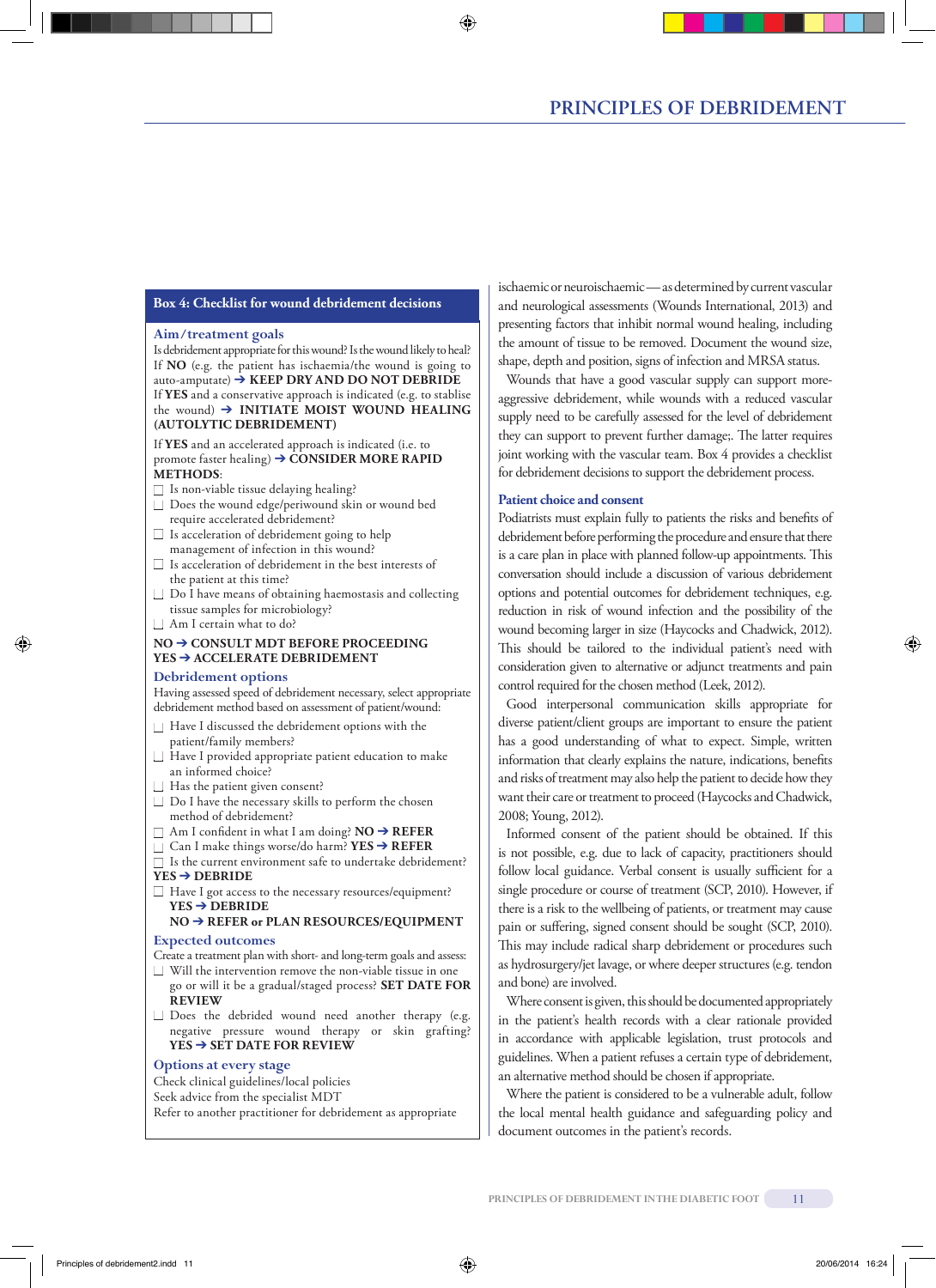### **Figure. 3. Wound debridement pathway for podiatrists**

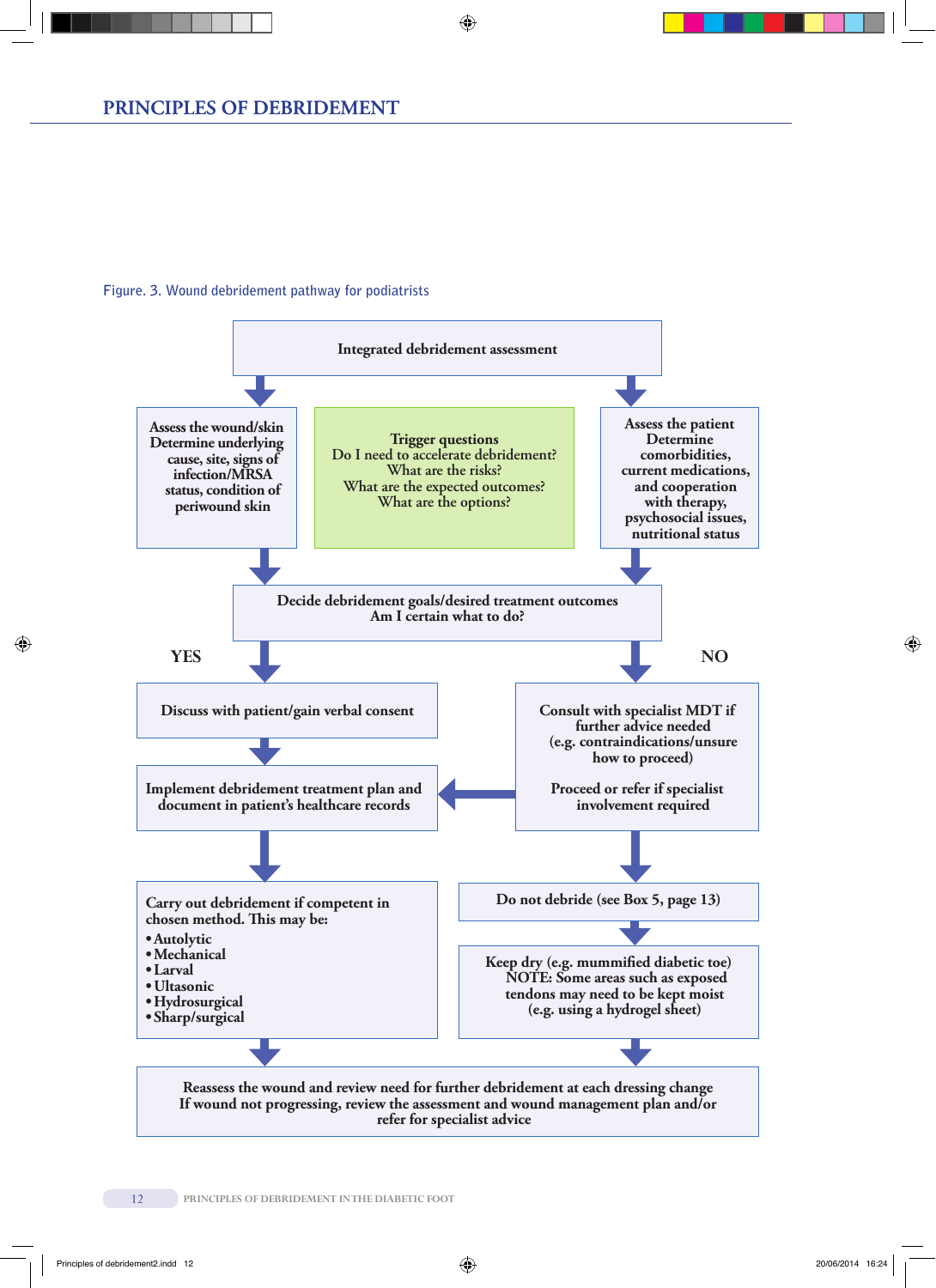### **Example 1** Involvement of the specialist MDT

Effective management of foot disease in diabetes requires collaboration between primary (community), secondary, tertiary (e.g. vascular, diabetes, orthopaedics and renal services) and social care as well as private practice. Established clinical guidelines state that specialist podiatric intervention and podiatrists are key members of the multidisciplinary foot care team (NICE, 2004; Diabetes UK, 2009).

All new foot emergencies, including active ulceration, should be referred within 24 hours (NICE, 2011) or one working day (SIGN, 2010). NICE also recommends that debridement be performed only by health professionals from a multidisciplinary foot care team, using the technique that best matches their specialist expertise and clinical experience, patient preference and the site of the ulcer. In the event of ulceration, a named consultant should be accountable for the overall care of the patient and for ensuring that health professionals provide timely care (NICE, 2011).

Formal care pathways for debridement containing referral triggers can facilitate MDT decision-making and referral to appropriate specialists (Figure 3, page 12). Where patients are referred, all professional advice and guidance should be documented in the patient's records. Not referring a patient to specialist staff for skilled debridemen — or choosing the wrong method of debridement, including not knowing when not to debride (Box 5) — can cause harm to the patient, reduce patient satisfaction with treatment and increase costs to the NHS. It is therefore important that the MDT informs all local providers of referral triggers to promote rapid access to specialist services.

Not all necrotic tissue should be debrided. In ischaemic diabetic foot ulcers with dry necrosis or gangrene, without infection, the necrotic tissue should remain in place over a wound when it may play a role in auto-amputation (mummification). However, if moist, wet or evidence of periwound autolysis or underlying bogginess, careful debridement is indicated.

Debridement is generally not recommended for arterial ulcers (Miller, 1996) and for patients with ischaemic disease without prior vascular intervention (Ramundo and Wells, 2000). However, minimal debridement may be beneficial in certain cases and should be considered within the context of the multidisciplinary team.

In a patient with a terminal disease, debridement may not be indicated to avoid further discomfort to the patient.

### **Summary**

Modern podiatry services have developed in collaboration with private practice and community services with a focus on maintaining high quality foot care. As the scope of practice for podiatrists has expanded, there has been a need to further clarify roles to ensure interventions such as debridement are carried out safely and effectively.

This document provides guidance to those working in this field with the aim of supporting best practice and providing a framework for continuing professional development in the principles of debridement.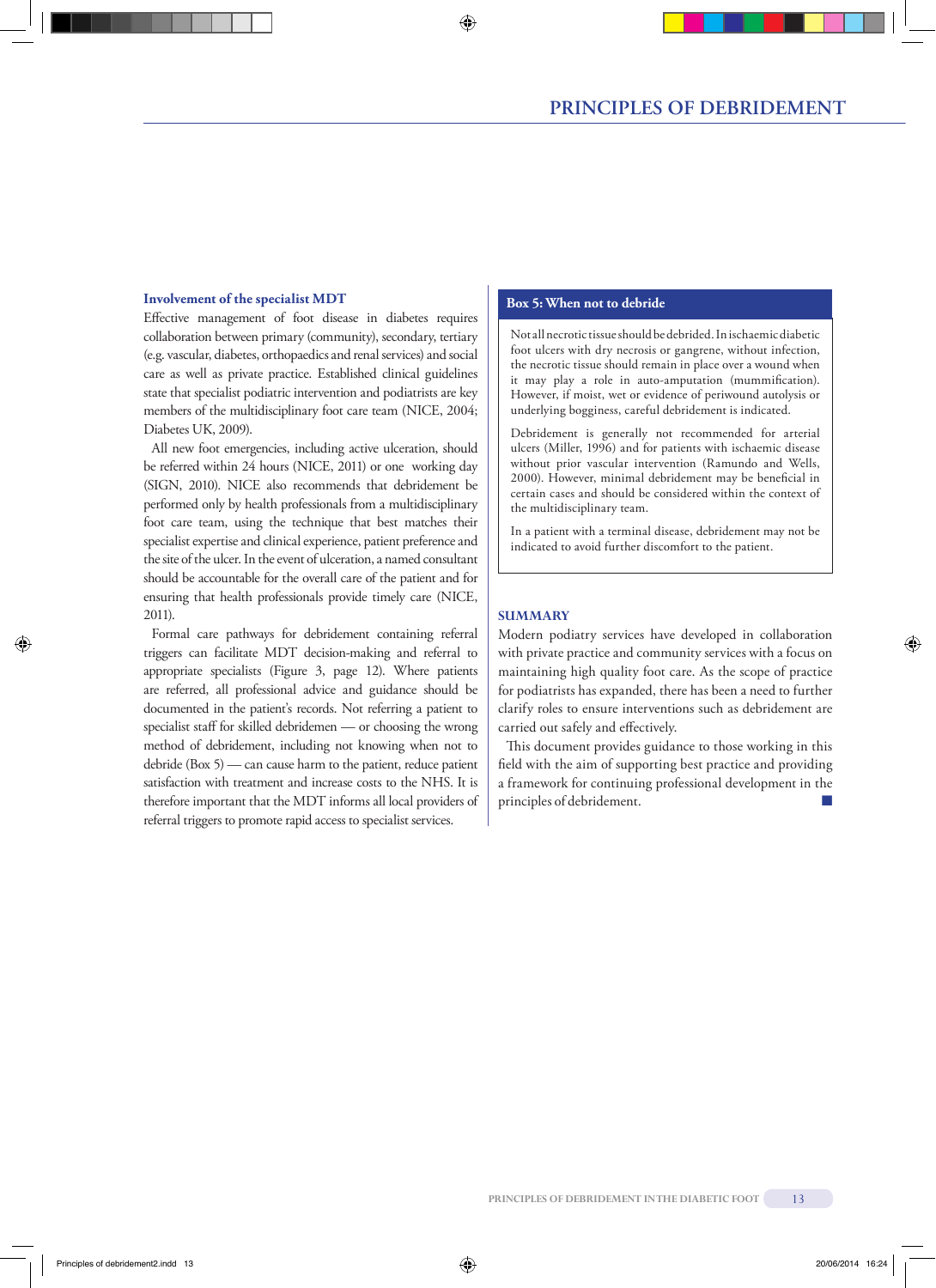#### **Definitions and classifications**

For the purposes of this document, the following definitions apply:

**Debridement refers to the removal of dead, non-viable/ devitalised tissue, including necrotic material, eschar, serocrusts, infected tissue, hyperkeratosis, slough, pus, debris, bone fragments or any other type of foreign material/bioburden from the wound with the objective to promote woundhealing (Wounds UK, 2013; Strohal et al, 2013). In podiatric practice, debridement also refers to the removal of callus, corns, verrucae/warts and nails.**

In addition, debridement should be clearly differentiated from cleansing, which is defined as the removal of dirt (e.g. by loosening or washing away of cellular debris). Debridement does not include revision of a wound, resection of functional tissue or amputation (Kamolz and Wild, 2013).

Assessment of the skin and/or tissue types in the wound bed informs management, including decisions about when to decide and which method of debridement to choose. Wounds may be classified as follows:

- Superficial wound: involves loss of the epidermis only. Where there is also involvement of the upper dermis, this may be described as a partial-thickness wound
- Deep wound: involves skin and subcutaneous tissue loss with possible penetration to bone or tendon.

In addition to tissue depth, wounds may be simple or complex:

- A simple wound is one where there is damage to the epidermal layer of the skin, including discolouration due to pressure damage.
- A complex wound is where one or more complicating factors, e.g. exudate, infection, comorbidity and polypharmacy (Vowden, 2005) which determine to a great extent its ability to heal. Most diabetic foot wounds are complex and in most patients peripheral neuropathy and peripheral arterial disease play a central role and diabetic foot ulcers are therefore commonly classified as neuropathic, ischaemic or neuroischaemic (mixed aetiology).

The presence and extent of various physical characteristics (such as size, depth, appearance and location) can be used to classify or grade ulcers. This can assist in the planning and monitoring of treatment and in predicting outcome (Frykberg, 2002; Oyibo et al, 2001), as well as for research and audit. The key features of common wound classification systems for diabetic foot ulcers are shown in Table 4.

Classification systems should be used consistently across the healthcare team and recorded appropriately in the patient's records. However, it is the assessment of the wound and/or skin that informs management.

### **4. wound classification systems for diabetic foot ulcers**

| <b>Classification system</b> | <b>Key points</b>                                                                                                                                                                                      | Pros/cons                                                                                                                                                                                               | <b>References</b>    |
|------------------------------|--------------------------------------------------------------------------------------------------------------------------------------------------------------------------------------------------------|---------------------------------------------------------------------------------------------------------------------------------------------------------------------------------------------------------|----------------------|
| Wagner                       | Assesses ulcer depth along with the presence<br>of gangrene and loss of perfusion using six<br>grades $(0-5)$                                                                                          | • Well established (Oyibo, 2001)<br>· Does not fully address infection and ischaemia                                                                                                                    | <b>Wagner</b> , 1981 |
| <b>University of Texas</b>   | Assesses ulcer depth, presence of infection<br>and presence of signs of lower-extremity<br>ischaemia using a matrix of four grades<br>combined with four stages                                        | Well established (Oyibo 2001)<br>Describes the presence of infection and<br>ischaemia better than Wagner and may help in<br>predicting the outcome of the DFU. Does not<br>address neuropathy           | Lavery et al, 1996   |
| <b>PEDIS</b>                 | Assesses Perfusion, Extent (size), Depth<br>(tissue loss), Infection, Sensation<br>(neuropathy) using four grades $(1-4)$                                                                              | Developed by the International Working<br>Group on Diabetic Foot (IWGDF)<br>User-friendly (clear definitions, few categories)<br>for practitioners with less experience with<br>diabetic foot managment | Lipsky et al, 2012   |
| <b>SINBAD</b>                | Assesses Site, Ischaemia, Neuropathy,<br>Bacterial infection and Depth<br>Uses a scoring system $(0-6)$ to help predict<br>outcomes and enable comparisons between<br>different settings and countries | Simplified version of the S(AD)SAD<br>classification system (Treece et al, 2004)<br>Includes ulcer site, as data suggest this might<br>be an important determinant of outcome (Ince<br>et al, 2007)     | Ince et al, 2008     |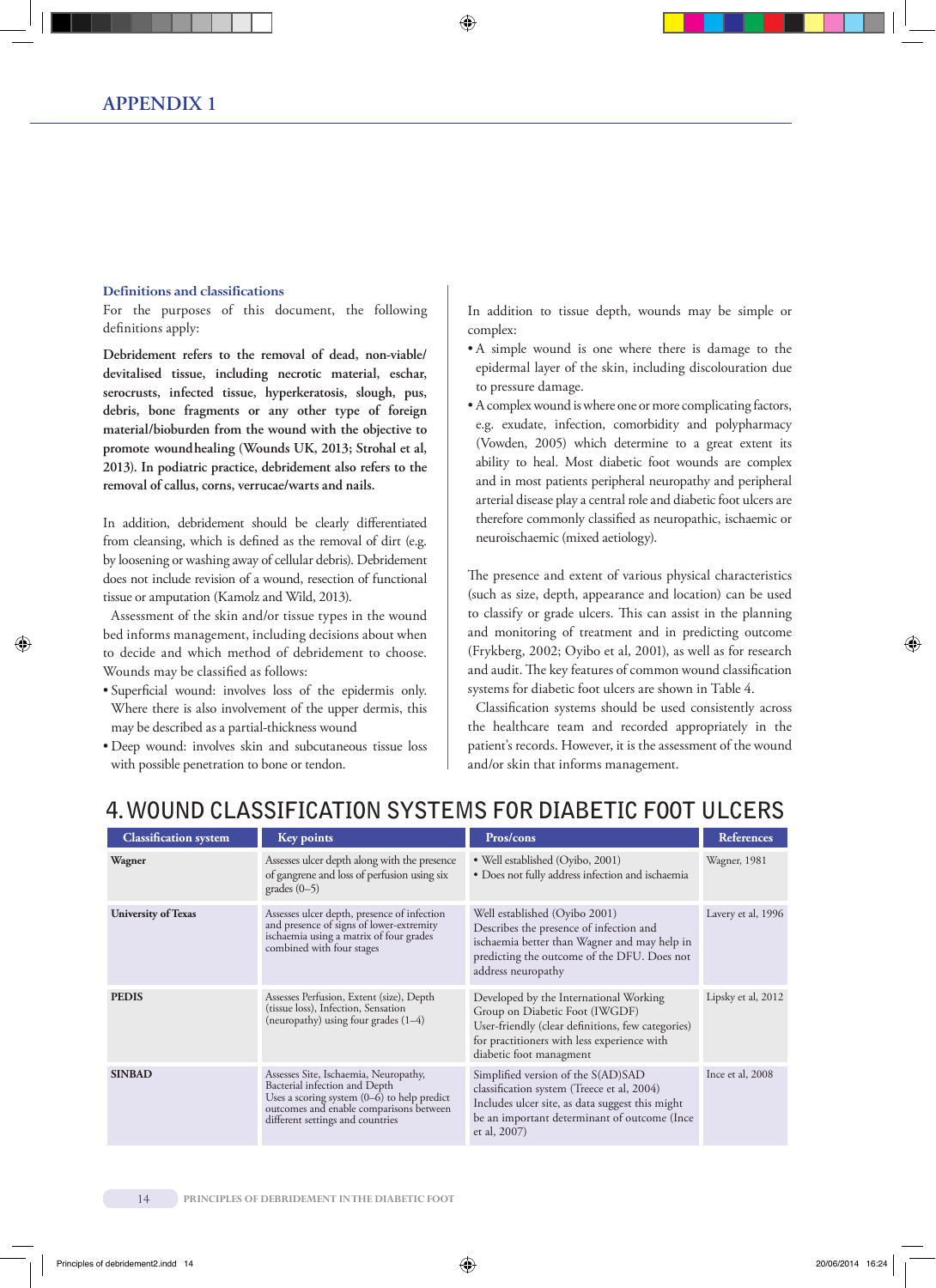- Baker N (2002) Debridement of the diabetic foot: a podiatric perspective. *Int J Low Extrem Wounds* **1**(2): 87–92
- Baker N, Murali-Krishnan S, Rayman G (2005) A user's guide to foot screening. Part 3: skin and joints. *Diabetic Foot* 8(4): 168–81
- Bale S (1997) A guide to wound debridement. *J Wound Care* 1997; **6**(4): 179–82
- Benbow M (2011). Using Debrisoft for wound debridement. *J Comm Nurs* **25**(5): 17–8
- Bexfield A, Gennard DE, Dixon RA (2010) An assessment of the antibacterial activity in larval excretion/secretion of four species of insects recorded in association with corpses, including Lucilia sericata Meigen as the marker species. *Bull Entomol Res* **22**: 1–6
- Boulton AJM, Meneses P, Ennis W, et al (1999) Diabetic foot ulcers: a framework for prevention and care. *Wound Repair Regen* **7**: 7–16
- Bowling FL, Crews RT, Salgami E et al (2012) The use of superoxidised aqueous solution versus saline as a replacement solution in the versajet lavage system in chronic diabetic foot ulcers: a pilot study. *J Am Podiatr Med Assoc* **101**(2): 124–6
- British National Formulary (2014) BNT 67. Available at: http:// bnf.org
- Caputo WJ, Beggs DJ, DeFede JL, et al (2008) A prospective randomised controlled clinical trial comparing hydrosurgery debridement with conventional surgical debridement in lower extremity ulcers. *Int Wound J* **5**(2): 288-94
- Diabetes UK (2009) *Putting feet first Commissioning specialist services for the management and prevention of diabetic foot disease in hospitals.* Macleod, London
- Edwards J (2000) Sharp debridement of wounds. *J Community Nurs* **14**(1): 23–26
- Edmonds M, Foster A (2000) *Managing the diabetic foot. Stage 3: The ulcerated foot*. Blackwell Science, London: 45–76
- Edmonds M, Foster A (2006) ABC of wound healing: diabetic foot ulcer *BMJ*.332(7538): 407–410.
- Edwards J, Stapley S (2010) Debridement of diabetic foot ulcers. *Cochrane Database Syst Rev* 20;(1):CD003556. doi: 10.1002/14651858.CD003556.pub2.
- Ennis WJ, Valdes W, Gainer M et al (2006) Evaluation of clinical effectiveness of MIST ultrasound therapy for the healing of chronic wounds. *Adv Skin Wound Care* **19**(8): 437–46
- Falanga V (2004) *Wound bed preparation: science applied to practice. European Wound Management Association Position Document: Wound bed preparation in practice.* Medical Education Partnership, London
- Frykberg RB, Belczyk R (2008) Epidemiology of the Charcot foot. *Clin Podiatr Med Surg* **21**(5): 17–28
- Game FL, Hinchcliffe RJ, Apelqvist J et al (2012) A systematic review of interventions to enhance the healing of chronic ulcers of the foot in diabetes. *Diabetes Metab Res Rev* 28(Suppl 1): 119–41
- Gottrup F, Jorgensen B (2011) Maggot debridement: an alternative method for debridement. *Eplasty* **11**: e33
- Gray D, Acton C, Chadwick P, et al (2011) Consensus guidance for the use of debridement techniques in the UK. *Wounds UK* **7**(1): 77–84
- Harris RJ (2009) The Nursing Practice of Conservative Sharp Debridement: Promotion, education and proficiency. *Wound Care Canada* **7**(1): 22–20
- Haycocks S, Chadwick P (2012) Debridement of diabetic foot wounds. *Nursing Standard*. 26, 24, 51–58
- Haycocks S, Chadwick P (2008). Sharp debridement of diabetic foot ulcers and the importance of meaningful informed consent. *Wounds UK* **4**(1): 51–56
- Health and Care Professions Council (2013) *Standards of proficiency – Chiropodists/podiatrists*. HCPC, London. Available at: http://bit.ly/1gLgLZ3 (accessed 17.04.14)
- Jull AB, Walker N, Deshpande S (2014) Honey as a topical treatment for wounds (Review). Cochrane Collaboration. Available at: http://www.cochranelibrary.com
- Kamolz LP, Wild T (2013) Wound bed preparation: the Impact of debridement and wound cleansing. *Wound Medicine* **1**(1): 44–50
- Krishnan, Nash F, Baker N, et al (2008) Reduction in diabetic amputations over 11 years in a defined UK population: benefits of multidisciplinary team work and continuous prospective audit. *Diabetes Care* **31**: 99–101
- Landorf KB, Morrow A, Spink MJ (2013) Effectiveness of scalpel debridement for painful plantar calluses in older people: a randomized trial. *Trials* 14:243 doi: 10.1186/1745-6215-14-243
- Lebrun E, Tomic-Canic M, Kirsner R (2010) The role of surgical debridement in healing of diabetic foot ulcers. *Wound Rep Reg* **18**: 433–38
- Leek K (2012) Top ten tips for debridement. *Wounds Int* 3(1). Available at: http://bit.ly/Qrk4KY (accessed 17.04.14)
- Madhok BM, Vowden K, Vowden P (2013) New techniques for wound debridement. *Int Wound J* **10**(3): 247–51
- NICE (2004) *Type 2 diabetes Prevention and management of foot problems*. NICE, London. Available at: http://bit.ly/1nsimEp (accessed 17.04.14)
- NICE (2011) Diabetic foot: inpatient management of people with diabetic foot ulcers and infection. *NICE* Available at: http://guidance.nice.org.uk/CG119 (accessed 17.04.14)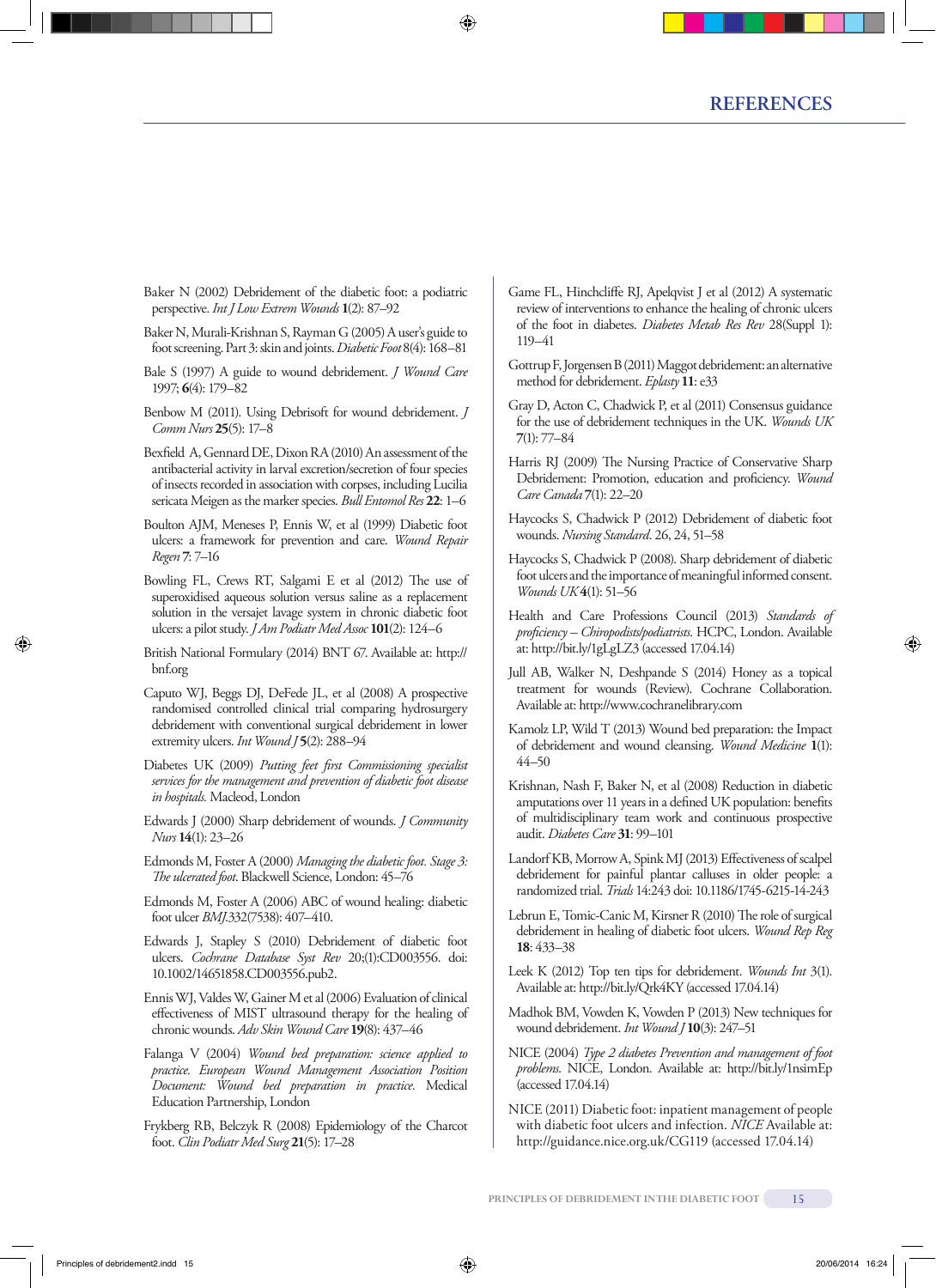- NICE (2014) The Debrisoft monofilament debridement pad for use in acute and chronic wounds. Technical Appraisal. NICE Available at: http://guidance.nice.org.uk/MTG17 (accessed 17.04.14)
- Nigam Y (2013) Evidence for larval debridement therapy in wound cleansing and healing. In: Larval debridement therapy: An economic, scientific and clinical evaluation. London, *Wounds UK***9**(4 Suppl)
- North West Podiatry Services. Clinical Effectiveness Group Rheumatology. *Guidelines for the management of foot health for people with rheumatoid arthritis*. North West Podiatry Services, UK. Available at: www.prcassoc.org/files/NWCEG\_ Guidelines\_FEB\_2014.pdf (accessed 09.06.14)
- Miller GE (1990). The assessment of clinical skills/competence/ performance. *Acad Med* **65**(9 Suppl): 63–67
- Miller M (1996) The role of debridement in wound healing. *Comm Nurse* **2**: 52–55
- Murray HJ, Young MJ, Hollis S, Boulton AJ (1996) The association between callus formation, high pressures and neuropathy in diabetic foot ulceration. *Diabet Med* **13**(11): 979–82
- Oyiobo SO, Jude EB, Tarawneh I et al (2001) A comparison of two diabetic foot ulcer classification systems. *Diabetes Care* **24**(1): 84–88Pitei DL, Foster A, Edmonds M. The effect of regular callus removal on foot pressures. *J Foot Ankle Surg* **38**: 251–55
- Ramundo J, Wells J (2000) 'Wound debridement'. In: Bryant RA. *Acute and Chronic Wounds: Nursing Management*. 2nd ed Mosby, St Louis, Mo, USA 157–175
- Rosen RC, Davids MS, Bohanske LM et al (1985). Hemorrhage into plantar callus and diabetes mellitus. *Cutis* **35**(4): 339–41
- Rowley S, Clare S (2011) ANTT: a standard approach to aseptic technique. *Nurs Times* **107**: 36
- Siddle HJ, Redmond AC, Waxman R et al (2013) Debridement of painful forefoot plantar callosities in rheumatoid arthritis: the CARROT randomised trial. *Clin Rheumatol* **31**(12): DOI 10.1007/s10067-012-2134-x
- Singh N, Armstrong DPM, Lipsky BA (2005) Preventing foot ulcers in patients with diabetes. *JAMA*; **293**(2):217–28
- Society of Chiropodists and Podiatrists (2010) *Code of Conduct.*  Society of Chiropodists and Podiatrists. Available at: http://bit. ly/1hJI1tT (accessed 9.06.14)
- Society of Chiropodists and Podiatrists (2010) *A guide to the benefits of podiatry to patient care.* Society of Chiropodists and Podiatrists. Available from: http://bit.ly/1j6EtMw (accessed 17.04.14)
- Smith J (2002) Debridement of diabetic foot ulcers. *Cochrane Database Syst Rev* **4**: CD003556.
- SIGN. *The management of diabetes. A national clinical guideline 116*. SIGN, 2010. Available from: http://www.sign.ac.uk/pdf/ sign116.pdf (accessed 17.04.14)
- Soulier SM, Godsey C, Asay ED at al (1987) The prevention of plantar ulceration in the diabetic foot through the use of running shoes. *Diabetes Educ* **13**: 130–132
- Stang D (2013) Is the scapel the only way to debride? *The Diabetic Foot Journal* 16: 74-8.
- Steed DL, Donohoe D, Webster MW et al (1996) Effect of extensive debridement and treatment on the healing of diabetic foot ulcers. Diabetic Ulcer Study Group. J *Am Coll Surg* **183**(1): 61–4
- Strohal R, Dissemond J, Jordan O'Brien J et al (2013) EWMA Document: Debridement. An updated overview and clarification of the principle role of debridement. *J Wound Care* **22**(1)
- Tian X, Liang XM, Song GM et al (2013) Maggot debridement therapy for the treatment of diabetic foot ulcers: a meta-analysis. *J Wound Care* **22**(9): 462–9
- TRIEPoD-UK (2012) *Podiatry competency framework for integrated diabetic foot care – a user's guide*. TRIEPoD-UK, London
- Voigt J, Wendelken M, Driver V et al (2011) Low-frequency ultrasound (20-40 kHz) as an adjunctive therapy for chronic wound healing: a systematic review of the literature and metaanalysis of eight randomised controlled trials. *Int J Low Extrem Wounds* **10**(4): 190–99
- Vowden K (2005). Complex wound or complex patient. Strategies for treatment. *Br J Comm Nurs*. Suppl:S6, S8, S10 passim
- Vowden K, Vowden P (2011) Debridement Made Easy. *Wounds UK* **7**(4)
- Waldrop K, Serfass A (2008) Clinical effectiveness of noncontact, low-frequency, nonthermal ultrasound in burn care. *Ostomy Wound Manage* 54(6):66–9.
- Wilcox JR, Carter MJ, Covington S (2013) Frequency of debridements and time to heal: a retrospective cohort study of 312,744 wounds. *JAMA Dermatol* **149**(9): 1050–8
- Wounds UK (2013) Effective debridement in a changing NHS. A consensus document. *Wounds UK* Available from www. wounds-uk.com
- Wounds International Best Practice Guidelines (2013) Wound Management in Diabetic Foot Ulcers. *Wounds Int* Available from: www.woundsinternational.com
- Wu SC, Driver VR, Wrobel JS, Armstrong DG (2007) Foot ulcers in the diabetic patient, prevention and treatment. Vasc Health Risk Manage 3(1): 65–76
- Young MJ, Cavanagh PR, Thomas G et al (1992) The effects of callus removal on dynamic plantar foot pressures in diabetic patients. *Diabetic Med* **9**(1): 55–7
- Young T (2012) Safe debridement in the community setting. *Wound Essentials* 82–89